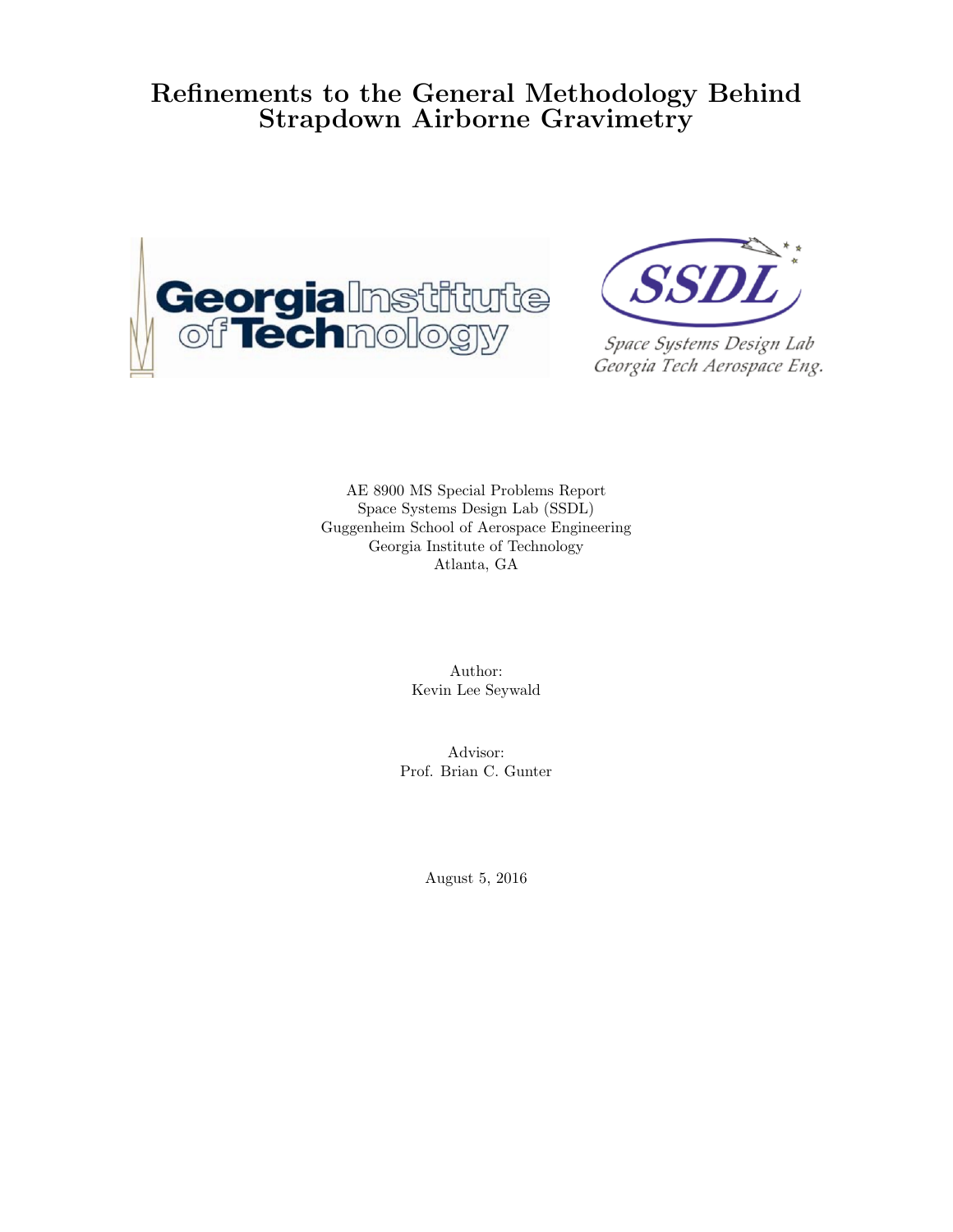# Refinements to the General Methodology Behind Strapdown Airborne Gravimetry

Kevin L. Seywald<sup>∗</sup> and Brian C. Gunter†

AE 8900 Special Problems Report

Measuring Earth's gravitational field has important applications in fields ranging from geodesy to exploration geophysics. Gravity field disturbances are typically no more than 100 mGal, hence requiring extremely precise sensors. The estimation of error sources inherent in these sensors, such as bias, scale factor, and drift rate, significantly improve the accuracy of these measurements, allowing for more precise gravity estimates. This research builds upon prior work using a strapdown Inertial Navigation System (INS) paired with Global Positioning Systems (GPS) for airborne platforms. In order to test and validate the processing algorithms, various simulated test cases were created. Several refinements were made to the traditional approach found in the literature, making the process more robust. Most notably, an analytical solution was developed for the quaternion integration problem, which is typically implemented using numerical methods. The analytical solution limits the integration error to machine precision, and removes any error propagation. Furthermore, the error equations implemented in the Kalman Filter were refined such that they better capture the true dynamics of the error-states. These changes to the existing methodology were validated by the proposed algorithm's ability to accurately estimate the parameters used to generate the simulated flight data.

## Nomenclature

- t Time; independent variable unless stated otherwise
- x Dependent variable;  $x = [x_1, ..., x_n]^T \in \mathbb{R}^n$  unless stated otherwise
- $\omega_a^c$ Angular rate of the  $b$ -frame with respect to the  $a$ -frame, expressed in  $c$ -frame coordinates
- $C_b^a$ transformation matrix from the a-frame to the b-frame
- || · || Euclidean norm

#### Subscript

- a Accelerometer
- g Gyroscope
- $wg$  "With gravity", used to describe acceleration data.  $a_{wg}$  describes total kinematic acceleration
- $ng$  "Non gravitational", used to describe acceleration data.  $a_{nq}$  describes what the accelerometers can sense

#### Superscript

- $i$  Expressed in inertial-frame coordinates
- b Expressed in body-frame coordinates
- $n$  Expressed in navigation-frame coordinates
- e Expressed in Earth-Centered Earth Fixed frame coordinates
- ∧ Calculated using measured data
- ∼ Sensed data
- ∨ True data

<sup>∗</sup>Master's Student, Space Systems Design Laboratory, Georgia Institute of Technology

<sup>†</sup>Assistant Professor, Space Systems Design Laboratory, Georgia Institute of Technology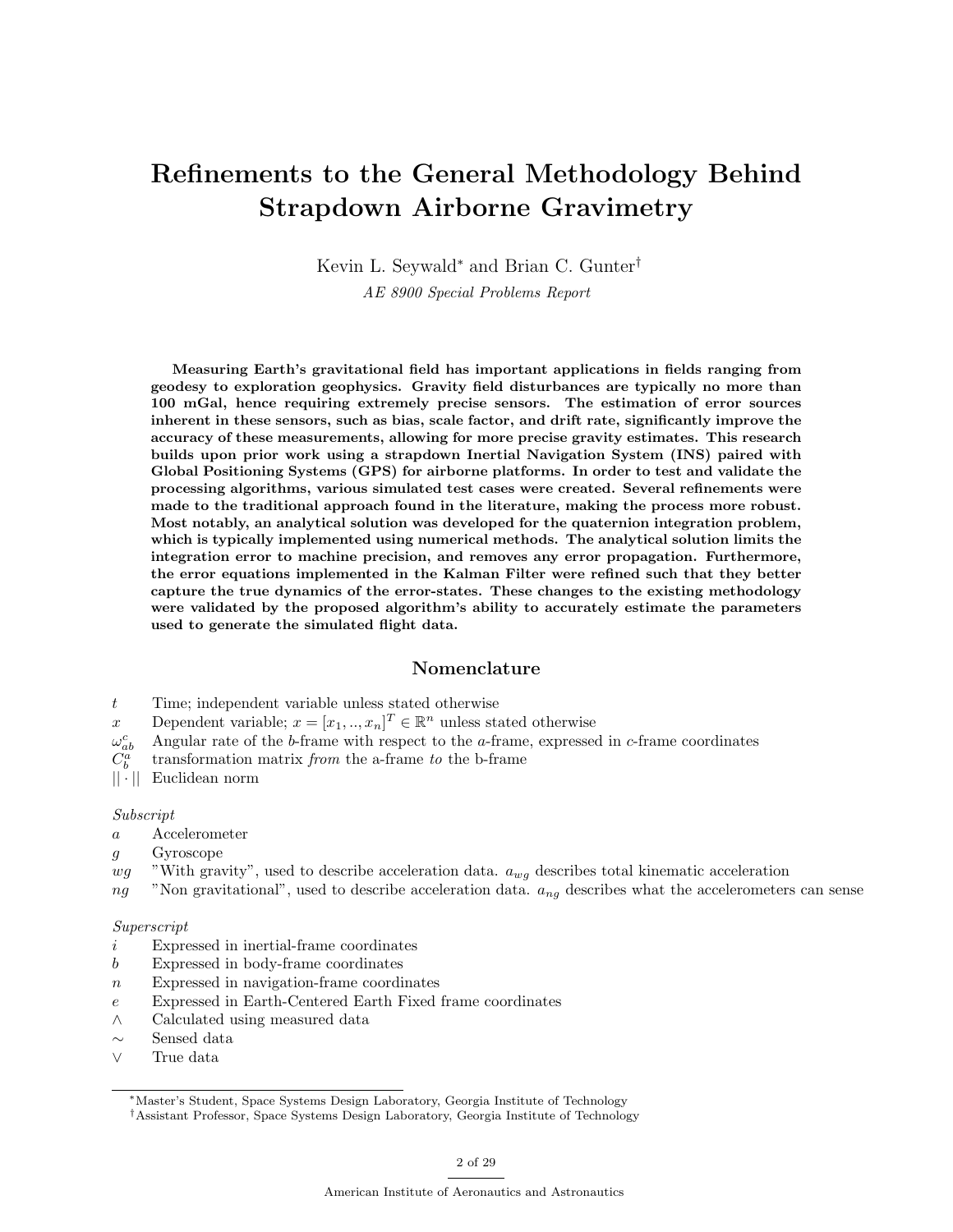## I. Background and Motivation

Earth's gravity field contains important information about Earth's distribution of mass, which is particularly of value to the fields of geodesy and geophysics. Knowledge of Earth's gravity field can be used to discover variations in density, useful for exploring mineral and petrochemical deposits,<sup>11</sup> or precisely defining the shape of the Earth.<sup>10</sup> Periodic gravimetric surveys can also lend insight into changes of the distribution of mass over time, applicable, for example, to surveying the changes of the ice caps, $12$  or perhaps even to forewarn of an impending volcanic eruption.

Many methods exist for measuring gravity, from either ground-based, airborne, or satellite platforms. Measurements taken closer to the surface of the Earth are preferable as satellite based systems can only resolve the mid to long wavelength (>100km) gravity signals. While stationary ground-based gravimetry provides the highest accuracy, they are point measurements by nature, and require significant effort to adequately sample large areas.<sup>4</sup> A dynamic platform provides a faster and potentially more cost-effective alternative. The focus of this study will be on airborne applications, in particular those related to Unmanned Aerial Vehicles (UAVs), which offer a viable and cost-effective option for gravimetry.

A strapdown IMU setup is necessary in order to employ small UAVs, since gimbaled systems, which provide a platform constantly perpendicular to the gravity vector, are both bulky and expensive. Gimbalmounted sensors were the norm up until 1990, when Wei and Schwarz<sup>8</sup> developed an algorithm for processing strapdown inertial data. In the strapdown configuration, the sensors are mounted to the body of the vehicle itself, as opposed to being mounted to a stabilized platform. Hence the data from the sensors are output in body-frame coordinates. Although the foundation for strapdown gravimetry had been developed back in 1990, the technology was not advanced enough for tasks that demanded high accuracy. Even as recently as 2010, the work of Inacio<sup>9</sup> concluded that accelerometers needed to improve by a factor of three before an accuracy of  $+/- 0.5$  mGal  $(1Gal = 1cm/s<sup>2</sup>)$  could be achieved, the necessary level for natural resource exploration.

Other studies have confirmed that sensor technology is on the cusp of being sufficiently accurate for the purpose of strapdown gravimetry. In 2011, Li tested the accuracy of a navigation-grade IMU and a tactical grade IMU by comparing their results against control data obtained from the Gravity-Lidar Study of 2006 and the NGS database.<sup>5</sup> Using the same method as described in his 2007 dissertation<sup>4</sup> (the main source of dynamics equations for this paper), estimates for the North, East, and Down components of the gravity disturbance vector were made. When compared against the gravity vector's down component from the NGS data, the tactical grade IMU's estimates fluctuated  $+/-15$  mGal about the control data, an unacceptable amount of error for precise geodetic purposes. The navigation grade IMU's estimates, on the other hand, erred by at most 3 mGal. This level of accuracy is nearly sufficient for natural resource exploration, one of the more demanding applications of gravimetry, which requires errors be no greater than 2 mGal.<sup>9</sup> While Li does not state what the actual bias and scale factor of the two IMUs are, only that the bias and scale factor of the tactical grade IMU were about one order of magnitude higher than that of the navigation grade IMU, the conclusion can be made that precise gravimetry is possible using an airborne strapdown IMU setup, as long as the IMU is "navigation-grade".

Properly measuring the differences in Earth's gravity requires highly accurate sensors, as disturbances in the gravity vector commonly range up to 100 mGal in each axis. Today's commercial accelerometers typically have biases around 4mg <sup>a</sup> (g being standard gravity, or  $\sim 9.8 \frac{m}{s^2}$ ), equivalent to 39.2 mGal. Hence, the use of filters to estimate the errors inherent in these sensors is crucial to obtaining a reliable estimate for the gravity disturbance. The capability to accurately estimate an accelerometer's bias of 50 mGal, using the previous example, to within 95% of its true value would decrease the error to only 1.96 mGal (ignoring all other sources of error), just small enough to be acceptable for use in subsurface resource exploration. The precise modeling of the error dynamics such that bias, scale factor, drift rate, and noise are estimated to the greatest possible accuracy could therefore be critical in determining whether a UAV-mounted strapdown IMU can become a feasible source of accurate, fast, and cost-effecting gravity data.

This study takes a critical look at the equations underlying the IMU data integration and the Kalman Filter(KF) dynamics as expressed in Jekeli<sup>3</sup> and Li.<sup>4</sup> Various refinements were made to the approach of Li and Jekeli to make the estimation of the various parameters more numerically stable, as well as to increase the accuracy of the KF estimates. These corrections, with their derivations, are presented here alongside

<sup>&</sup>lt;sup>a</sup>Specifications for Honeywell's QA3000 accelerometer found at https : //aerospace.honeywell.com/, last accessed August 1, 2016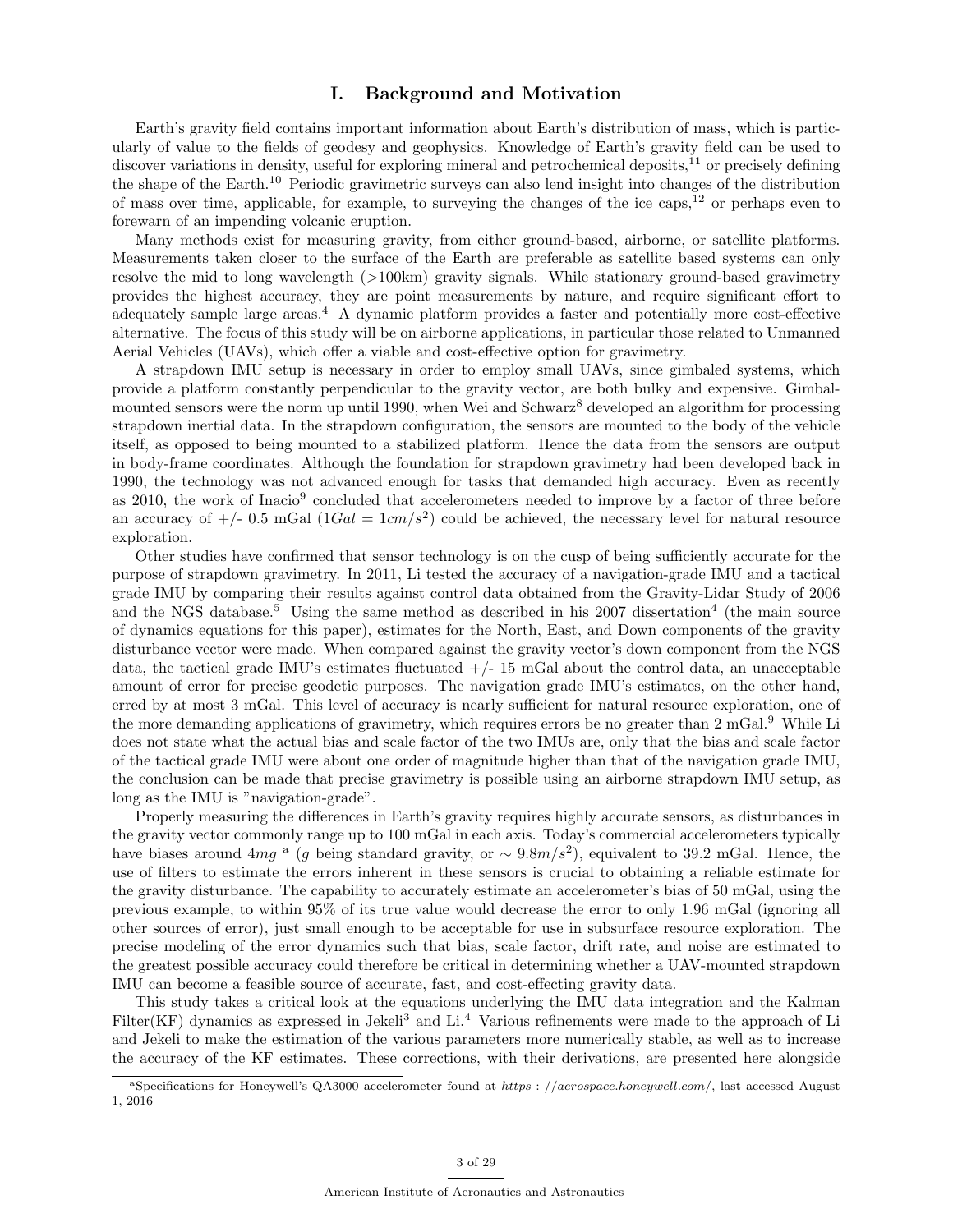the original equations for reference. While there was insufficient time for this research to be applied to a simulation attempting to measure gravity disturbances, it is hoped that this work might be used to increase the accuracy of strapdown IMU measurements, and that it might serve as a foundation for future research.

## II. Methodology

An Extended Kalman Filter (EKF) was initially assembled according to the algorithms outlined in Li,<sup>4</sup> specifically equations 3.2.19 and 3.2.22. 3.2.19 outlines the dynamics of the error states, and 3.2.22 shows how the position and velocity calculated by integrating the gyroscope and accelerometer data is differenced with the GPS data and used as the measurement for the KF.

In order to test and verify that the EKF was working as intended, the EKF needed to return the same parameters that were used to generate the sensed data. For example, if an accelerometer were assigned a bias of b and scale factor of k, then the EKF was expected to return bias and scale factor estimates within a reasonable neighborhood of  $b$  and  $k$ . The process behind generating the simulated data is outlined below.

#### A. Data Simulation

To help the reader see how the following sections all fit together, a brief summary of the data simulation is given here before jumping into the equations. First, true position and angle data are defined as functions of time. The position functions are defined in the inertial frame, while the angular rates are defined in the body frame. The true position is used to calculate true total acceleration and velocity in the inertial frame. Then, bias, scale factor, and noise are added to both the acceleration and angular rate data sets; this becomes the "sensed" data set, or what the INS would output. Finally, the true inertial position and velocity is transformed from the inertial frame to the Earth-Centered-Earth-Fixed (ECEF) frame to generate the GPS data set.

## 1. Generation of the INS Data

First, the biases and scale factors are defined. Let  $y(t)$  be any state that is measured and used as an input. Then we assume that the sensed value of that state,  $\tilde{y}(t)$ , is related to the actual value of the state,  $\tilde{y}(t)$ , as follows:

$$
\tilde{y}(t) = \tilde{y}(t) \cdot (1+k) + b + \epsilon \tag{1}
$$

where k is the scale factor, b is the bias, and  $\epsilon$  is white noise with a known covariance. Note that while it may be fine to assume the bias and scale factor are constants over short periods, they do, in fact, change with time, typically modeled with a random walk process about a fixed constant. However, for the purpose of testing whether or not a Kalman Filter can reconstruct the biases and scale factors used to generate the simulated data, modeling them as dynamic is not done here.

The subscripts a and g are used to distinguish between accelerometer and gyroscope parameters, respectively. For example,  $b_a$  denotes accelerometer bias, and  $k_q$  denotes gyroscope scale factor. Representative values for these parameters are provided in Table 1, taken from Jekeli<sup>3</sup> (page 195).

|  | Table 1. Representative Parameter Values |  |  |
|--|------------------------------------------|--|--|
|--|------------------------------------------|--|--|

| Accelerometer: | bias repeatability | $220 \text{ mgal}$          |
|----------------|--------------------|-----------------------------|
|                | scale factor error | $300$ ppm                   |
|                | white noise        | 40 mgal/ $\sqrt{Hz}$        |
| Gyroscope:     | bias repeatability | $0.005^{\circ}/\mathrm{hr}$ |
|                | scale factor error | $10~\mathrm{ppm}$           |
|                | white noise        | $0.002^{\circ}/\sqrt{hr}$   |

The true position,  $\check{p}$ , in the inertial frame and true angular rates,  $\check{\omega}$ , in the body frame are also defined by the user as functions of time, with each axis receiving its own function.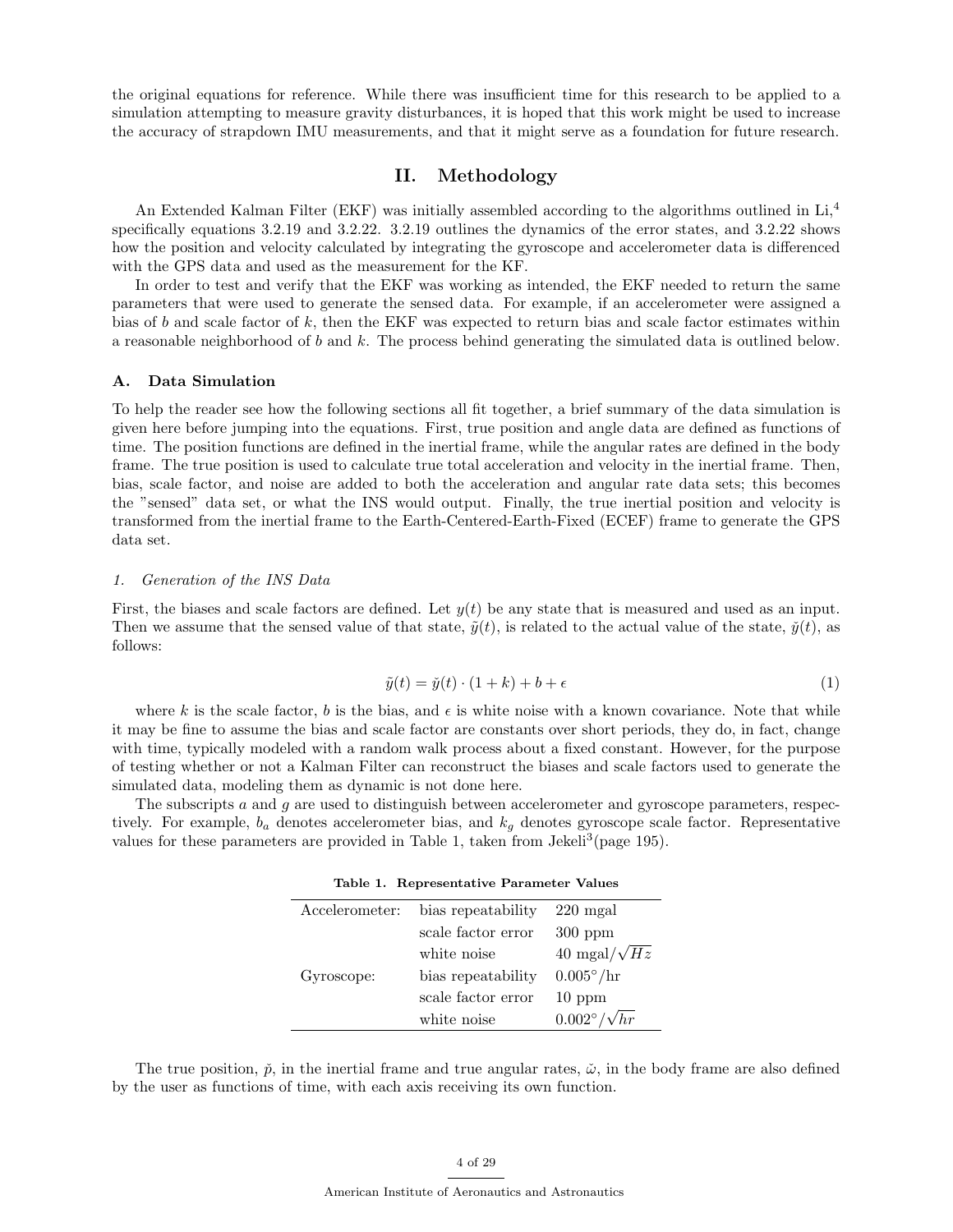$$
\begin{pmatrix} \check{p}_1^i(t) \\ \check{p}_2^i(t) \\ \check{p}_3^i(t) \end{pmatrix} = \begin{pmatrix} f_1(t) \\ f_2(t) \\ f_3(t) \end{pmatrix} , \quad \begin{pmatrix} \check{\omega}_{ib,1}^i(t) \\ \check{\omega}_{ib,2}^i(t) \\ \check{\omega}_{ib,3}^i(t) \end{pmatrix} = \begin{pmatrix} f_4(t) \\ f_5(t) \\ f_6(t) \end{pmatrix}
$$
 (2)

Differentiating position yields velocity, v, and differentiating again yields acceleration. Note that this yields the total acceleration, a, meaning that it includes both the acceleration due to specific forces as well as acceleration due to gravity.

$$
\begin{pmatrix}\n\ddot{a}_{wg,1}^i(t) \\
\ddot{a}_{wg,2}^i(t) \\
\ddot{a}_{wg,3}^i(t)\n\end{pmatrix} = \begin{pmatrix}\n\ddot{p}_1^i(t) \\
\ddot{p}_2^i(t) \\
\ddot{p}_3^i(t)\n\end{pmatrix} = \begin{pmatrix}\n\ddot{f}_1(t) \\
\ddot{f}_2(t) \\
\ddot{f}_3(t)\n\end{pmatrix}
$$
\n(3)

We next assign the initial attitude such that we may use the angle data to integrate forward from that orientation. Attitude can be initialized by measuring the Euler angles between the body and navigation frames. Those initial Euler angles can be used to calculate the transformation from the body to the navigation frame,  $C_b^n$ 

$$
C_b^n = \begin{pmatrix} \cos(\gamma)\cos(\beta) & \cos(\gamma)\sin(\beta)\sin(\alpha) + \sin(\gamma)\cos(\alpha) & -\cos(\gamma)\sin(\beta)\cos(\alpha) + \sin(\gamma)\sin(\alpha) \\ -\sin(\gamma)\cos(\beta) & -\sin(\gamma)\sin(\beta)\sin(\alpha) + \cos(\gamma)\cos(\alpha) & \sin(\gamma)\sin(\beta)\cos(\alpha) + \cos(\gamma)\sin(\alpha) \\ \sin(\beta) & -\cos(\beta)\sin(\alpha) & \cos(\beta)\cos(\alpha) \end{pmatrix} (4)
$$

Then the initial  $C_b^i$  is given by

$$
C_b^i = C_n^i \cdot C_b^n \tag{5}
$$

where  $C_n^i = C_e^i \cdot C_n^e$ ,

$$
C_e^i = \begin{pmatrix} \cos(\omega_e(t)) & -\sin(\omega_e(t)) & 0\\ \sin(\omega_e(t)) & \cos(\omega_e(t)) & 0\\ 0 & 0 & 1 \end{pmatrix}
$$
 (6)

where

$$
\omega_e \approx \begin{pmatrix} 0 \\ 0 \\ 7.3e - 5 \end{pmatrix} \tag{7}
$$

and

$$
C_n^e = \begin{pmatrix} -\sin(\phi)\cos(\lambda) & -\sin(\lambda) & -\cos(\phi)\cos(\lambda) \\ -\sin(\phi)\sin(\lambda) & \cos(\lambda) & -\cos(\phi)\sin(\lambda) \\ \cos(\phi) & 0 & -\sin(\phi) \end{pmatrix}
$$
(8)

where  $\lambda$  and  $\phi$  are the longitude and latitude, respectively, and can be calculated from the position relative to the Earth using

$$
\phi = \operatorname{atan2}\left(p_3^e, \sqrt{(p_1^e)^2 + (p_2^e)^2}\right) \tag{9}
$$

$$
\lambda = \operatorname{atan2}\left(p_2^e, p_1^e\right) \tag{10}
$$

where  $p^e = [p_1^e, p_2^e, p_3^e]^T$  is the position expressed in ECEF coordinates. After establishing the initial attitude, the sensed gyro data is generated by adding the error sources to the true data as follows: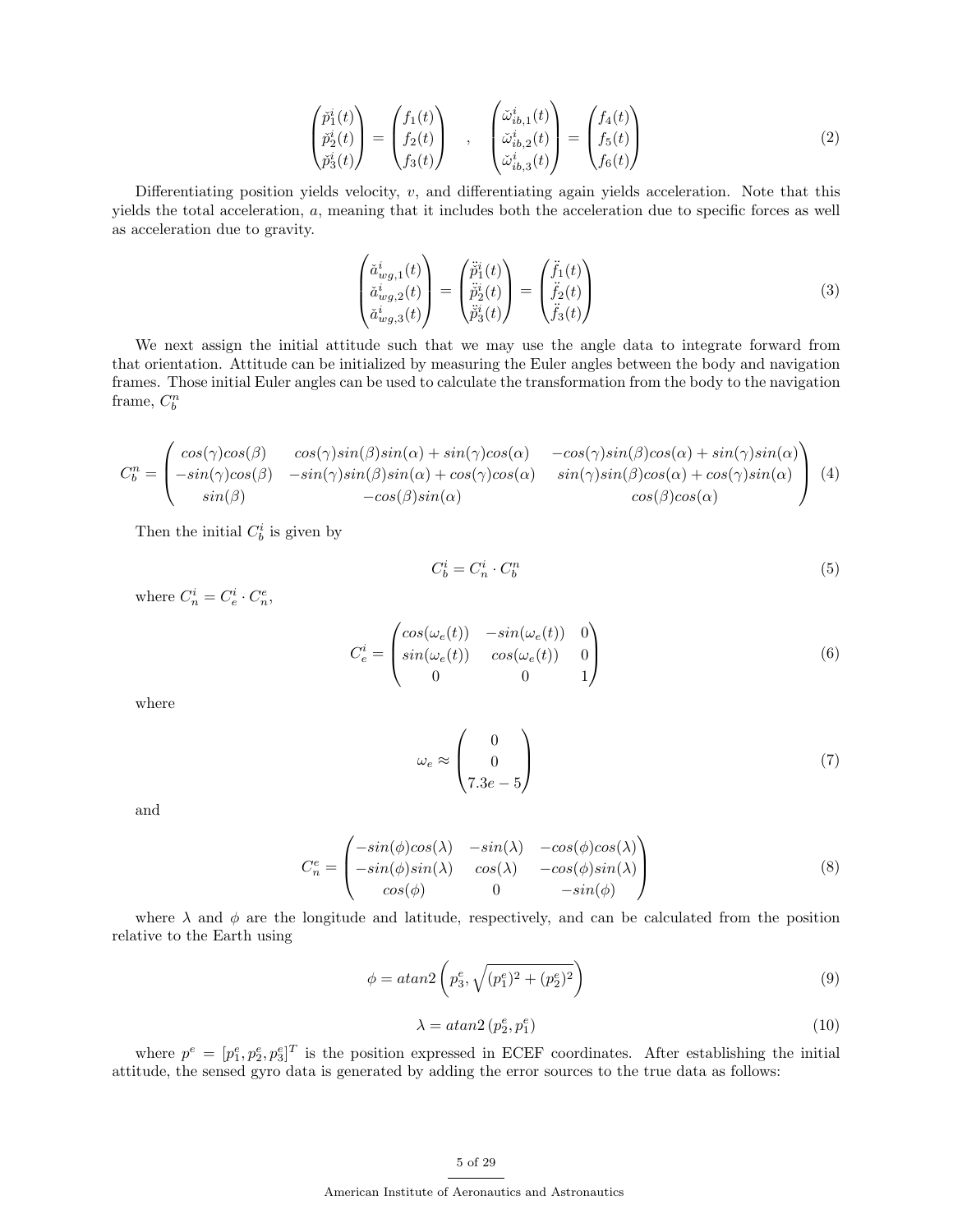$$
\begin{pmatrix}\n\tilde{\omega}_{ib,1}^{i}(t) \\
\tilde{\omega}_{ib,2}^{i}(t) \\
\tilde{\omega}_{ib,3}^{i}(t)\n\end{pmatrix} = \begin{pmatrix}\n[\tilde{\omega}_{ib,1}^{i}(t)] \cdot (1 + k_{g,1}) + b_{g,1} + \epsilon_{g,1} \\
[\tilde{\omega}_{ib,2}^{i}(t)] \cdot (1 + k_{g,2}) + b_{g,2} + \epsilon_{g,1} \\
[\tilde{\omega}_{ib,3}^{i}(t)] \cdot (1 + k_{g,3}) + b_{g,3} + \epsilon_{g,1}\n\end{pmatrix}
$$
\n(11)

Next, the true attitude is found by integrating the true angle data. The angle data must first be transformed into quaternions and then integrated, since quaternions provide a robust means of representing rotations that is not subject to singularities as with Euler angles. The relationship between quaternion dynamics and the angular rates is given by:

$$
\dot{q}(t) = \frac{1}{2}A(t) \cdot q(t) \tag{12}
$$

$$
q_0 = q(t_0) \tag{13}
$$

where

$$
A(t) = \begin{pmatrix} 0 & \omega_1(t) & \omega_2(t) & \omega_3(t) \\ -\omega_1(t) & 0 & \omega_3(t) & -\omega_2(t) \\ -\omega_2(t) & -\omega_3(t) & 0 & \omega_1(t) \\ -\omega_3(t) & \omega_2(t) & -\omega_1(t) & 0 \end{pmatrix}
$$
(14)

and

$$
\omega(t) = \begin{pmatrix} \omega_1(t) \\ \omega_2(t) \\ \omega_3(t) \end{pmatrix} \tag{15}
$$

 $q_0$  is found by converting the initial  $C_b^i$  matrix into a quaternion using

$$
q_0 = \begin{pmatrix} a_0 \\ b_0 \\ c_0 \\ d_0 \end{pmatrix} = \begin{pmatrix} \frac{1}{2} \cdot (1 + (C_b^i)_{1,1} + (C_b^i)_{2,2} + (C_b^i)_{3,3})^{\frac{1}{2}} \\ \frac{1}{4a_0} \cdot ((C_b^i)_{2,3} - (C_b^i)_{3,2}) \\ \frac{1}{4a_0} \cdot ((C_b^i)_{3,1} - (C_b^i)_{1,3}) \\ \frac{1}{4a_0} \cdot ((C_b^i)_{1,2} - (C_b^i)_{2,1}) \end{pmatrix}
$$
(16)

Numerous algorithms of varying accuracy exist for integrating the quaternions. Jekeli<sup>3</sup> introduces a second and third order algorithm, which are defined for the general case: the gyroscopes are outputting the angular velocity of the body frame with respect to the inertial frame, expressed in the body frame,  $\omega_{ib}^b$ , and the transformation between the body-frame and some arbitrary a-frame,  $C_b^a$ , is desired. It is important to note here that gyroscopes do not, in fact, directly measure angular velocity. Instead, the change in angle is measured, and together with the sampling rate of the gyroscope, an approximation can be made for the angular velocity. This distinction is noteworthy as the following analytical solution, as well as the numerical solutions proposed by Jekeli, depend upon the change in angles as inputs, and not the angular rates.

However, in the specific case where  $C_b^i$  is the desired solution, and not some arbitrary  $C_b^a$ , an analytical solution exists, given as follows:

$$
q(t) = \begin{cases} \left[ \cos\left(\frac{\|\theta(t)\|}{2}\right) \cdot I_{4\times 4} + \sin\left(\frac{\|\theta(t)\|}{2}\right) \cdot \frac{B(t)}{\|\theta(t)\|} \right] \cdot q_0 & \text{for } \|\theta(t)\| \neq 0\\ I_{4\times 4} \cdot q_0 & \text{for } \|\theta(t)\| = 0 \end{cases}
$$
(17)

where

$$
\theta(t) = \begin{pmatrix} \theta_1(t) \\ \theta_2(t) \\ \theta_3(t) \end{pmatrix} = \begin{pmatrix} \int_{t_0}^t \omega_1(\tau) d\tau \\ \int_{t_0}^t \omega_2(\tau) d\tau \\ \int_{t_0}^t \omega_3(\tau) d\tau \end{pmatrix}
$$
(18)

6 of 29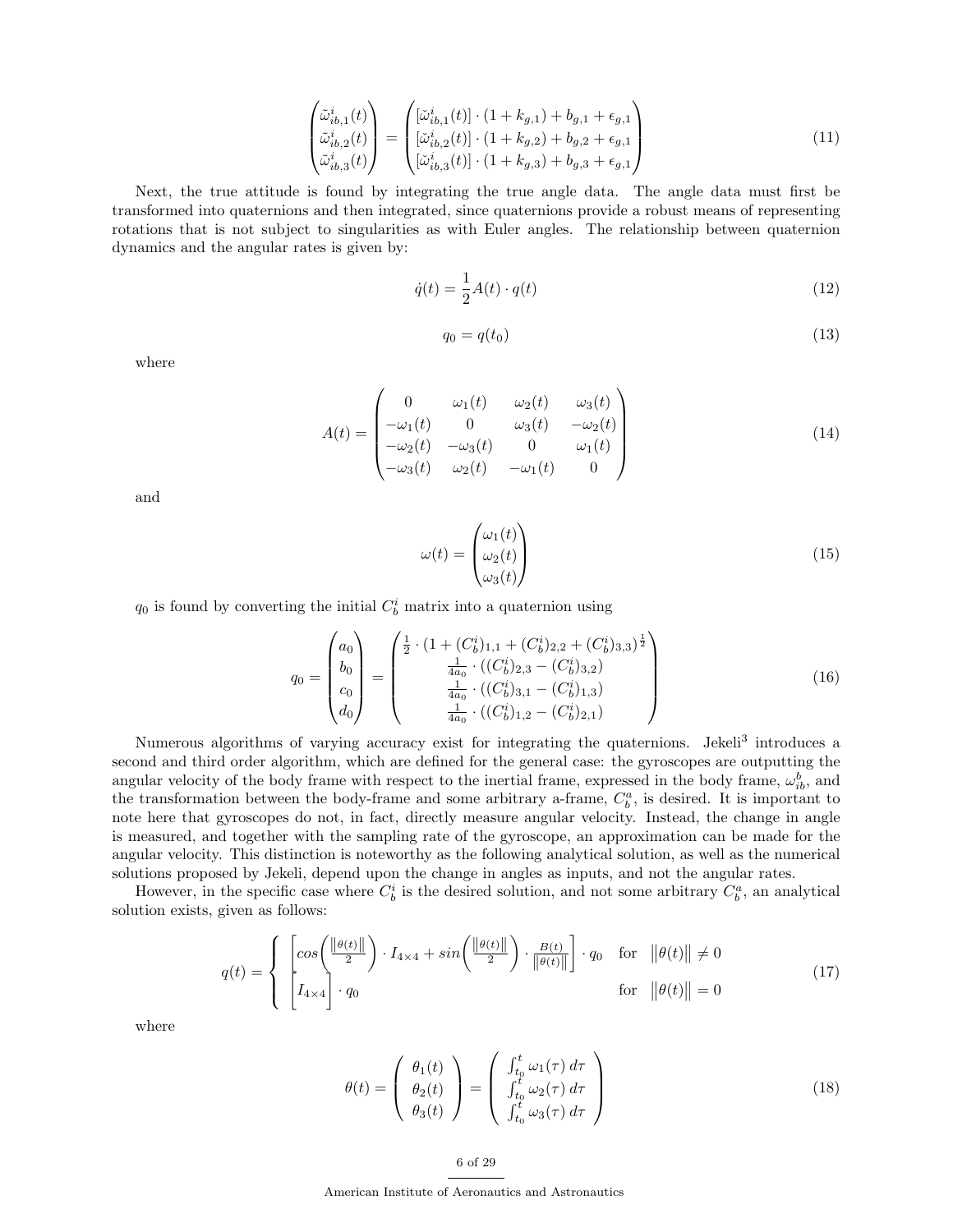$$
\|\theta(t)\| = \sqrt{\theta_1(t)^2 + \theta_2(t)^2 + \theta_3(t)^2} \tag{19}
$$

and

$$
B(t) = \int_{t_0}^t A(\tau) d\tau = \begin{pmatrix} 0 & \theta_1(t) & \theta_2(t) & \theta_3(t) \\ -\theta_1(t) & 0 & \theta_3(t) & -\theta_2(t) \\ -\theta_2(t) & -\theta_3(t) & 0 & \theta_1(t) \\ -\theta_3(t) & \theta_2(t) & -\theta_1(t) & 0 \end{pmatrix}
$$
(20)

The proof of this analytical solution is found in section III.

After integrating the quaternion to find  $q(t) = [a, b, c, d]^T$ , it is converted back into a Directional Cosine Matrix (DCM) via

$$
C_b^i = \begin{pmatrix} a^2 + b^2 - c^2 - d^2 & 2 \cdot (bc + ad) & 2 \cdot (bd - ac) \\ 2 \cdot (bc - ad) & a^2 - b^2 + c^2 - d^2 & 2 \cdot (cd + ab) \\ 2 \cdot (bd + ac) & 2 \cdot (cd - ab) & a^2 - b^2 - c^2 + d^2 \end{pmatrix}
$$
(21)

Now that the transformation matrix is known at every time  $t$ , we move on to how the sensed accelerometer data is generated. Accelerometers only sense accelerations caused by specific forces, not those caused by gravitational fields, so before we add the biases and scale factors to create the sensed data, we must first subtract gravity and transform into the body frame.

$$
\check{a}_{ng}^i(t) = \check{a}_{wg}^i(t) - \check{g}^i(t) \tag{22}
$$

 $\check{g}^i$  is modeled as

$$
\check{g}^i \approx -\left(\frac{kM}{r^2}\right) \cdot \mathbf{n} \tag{23}
$$

where

$$
r^2 = (\check{p}_1^i)^2 + (\check{p}_2^i)^2 + (\check{p}_3^i)^2 \tag{24}
$$

 $\mathbf{n} = \check{p}^i/r$  is a unit vector pointing radially outward from the center of the Earth, k is the gravitational constant, and M is the mass of the Earth  $(kM \approx 3.986 \times 10^{14} m^3/s^2)$ .

Next,  $\check{a}_{ng}^i$  is converted to the body frame.

$$
\check{a}_{ng}^b(t) = C_b^i(t) \cdot \check{a}_{ng}^i(t) \tag{25}
$$

 $\check{a}_{ng}^b$  is essentially what the accelerometers would output if they were perfectly precise. Combining  $\check{a}_{ng}^b$ with the bias and scale factor, we finally have the sensed accelerations.

$$
\begin{pmatrix}\n\tilde{a}_1^b(t) \\
\tilde{a}_2^b(t)\n\end{pmatrix} = \begin{pmatrix}\n[\tilde{a}_1^b(t)] \cdot (1 + k_{a,1}) + b_{a,1} + \epsilon_{a,1} \\
[\tilde{a}_2^b(t)] \cdot (1 + k_{a,2}) + b_{a,2} + \epsilon_{a,1} \\
[\tilde{a}_3^b(t)] \cdot (1 + k_{a,3}) + b_{a,3} + \epsilon_{a,1}\n\end{pmatrix}
$$
\n(26)

Equation (26) together with the sensed angular rates in equation (11), list all the outputs of the INS. All that is left is to generate the simulated GPS data.

#### 2. Generation of the GPS Data

For the purposes of this simulation, GPS is treated as a nearly perfect measurement, only corrupted by white noise. Thus, GPS data is simply simulated as

$$
v_{GPS} = \dot{v}^i + \epsilon_{GPS} \tag{27}
$$

$$
p_{GPS} = \check{p}^i + \epsilon_{GPS} \tag{28}
$$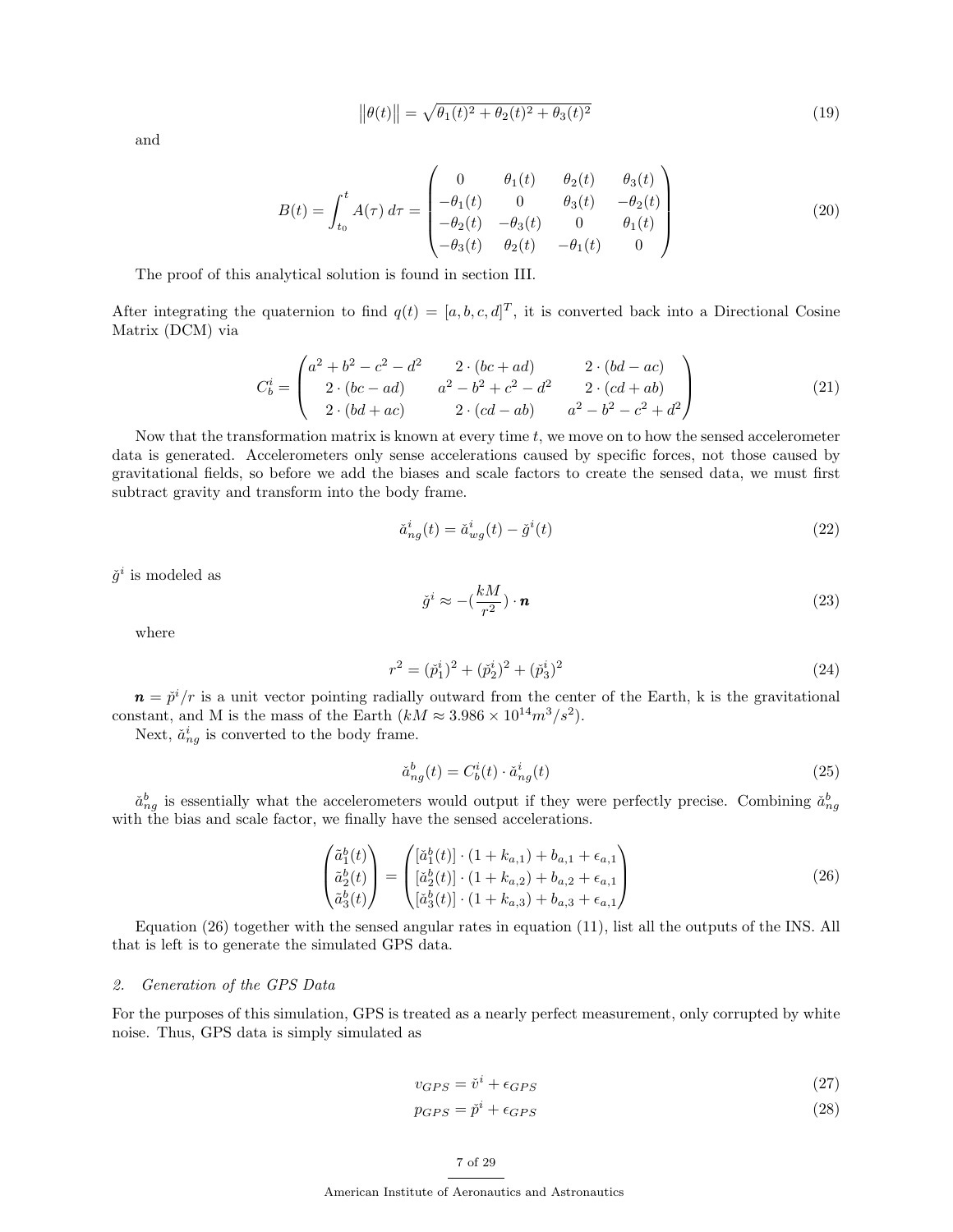The standard deviation of this white noise was assumed to be on the order of 2-3 cm. Note that this is assuming that the raw GPS data has already been processed by a separate algorithm, which is not covered in this paper. The noise magnitudes used to generate the sensed data are provided in table 2.

Table 2. Noise Used to Generate Data

| Sensor        | Noise Magnitude   |
|---------------|-------------------|
| Accelerometer | $10^{-5} (m/s^2)$ |
| Gyroscope     | $10^{-5} (rad/s)$ |
| GPS.          | $10^{-2}(m)$      |

#### B. Data Processing

Once the accelerometer and gyroscope data are received, they must be integrated in order to calculate inertial position. As a brief summary of the process, the sensed angular rates are first used to calculate  $\hat{C}_b^i$ , which is then used to convert the accelerations into the inertial frame, giving us  $\hat{a}_{ng}^i$ . Summing this with an estimate of gravity, we get  $\hat{a}^i_{wg}$ , which is integrated to find velocity,  $\hat{v}^i$ , and then position in the inertial frame,  $\hat{p}^i$ . The difference between the position and velocity calculated from INS data and that received from the GPS is fed into the EKF as the measurement. By weighing the measurements against the propagated state using their respective uncertainties, the EKF calculates the most probable state, consisting of position error, velocity error, orientation error, biases, and scale factors. Comparing the estimated state against the known true data allow for an assessment of the EKF's performance.

## 1. Velocity and Position Integration

Before we can derive position from the accelerometer and gyro data, the accelerations must be converted to the inertial frame and an estimate of gravity must be made. Acceleration at time  $t - 1$ , and hence gravity at time  $t - 1$ , must be known in order to propagate position from time  $t - 1$  to t. Essentially, we must reconstruct the total inertial acceleration at each point in time according to

$$
\hat{a}_{wg}^{i}(t-1) = \hat{a}_{ng}^{i}(t-1) + \hat{g}^{i}(t-1)
$$
\n(29)

$$
= \hat{C}_b^i(t-1) \cdot \tilde{a}^b(t-1) + \hat{g}^i(t-1)
$$
\n(30)

Therefore, we need  $\hat{C}_b^i$  at every time step.  $\hat{C}_b^i$  is calculated the same way that we calculated  $C_b^i$  in the data simulation process, except that sensed data is used instead of the true data. First, the initial attitude is determined using equations (4) through (10), then converted to a quaternion using equation (16). Next, using equation (17), the quaternion is propagated forward to each time step, and then converted back to a DCM using equation (21). This gives us  $\tilde{C}_b^i(t)$  for all t and allows us to transform the sensed accelerations from the body frame into the inertial frame, giving us  $\tilde{a}_{ng}^{i}(t)$ .

Next, gravity must be estimated. Gravity is evaluated as function of position according to

$$
\hat{g}^i(t-1) = -\left[ \left(\frac{kM}{r^2}\right) \cdot \mathbf{n} \right]_{\hat{p}^i(t-1)} \tag{31}
$$

Thus, all components of equation (28) are now known, and  $\hat{a}^i_{wg}(t-1)$  can be calculated. Finally,  $\hat{v}^i$  and  $\hat{p}^i$  can be calculated by plugging  $\hat{a}^i_{wg}(t-1)$  in to a fixed-step Ordinary Differential Equation (ODE) solver.

## 2. Kalman Filter

The Kalman Filter, first introduced by Rudolph E. Kalman in 1960, has been around for over half a century. An attempt at a clear and simple explanation is made here. Readers looking for more information are encouraged to see Simon's *Optimal State Estimation*.<sup>6</sup>

The Kalman Filter can be broken down into two main portions: prediction and update. In the prediction phase, a model of the state dynamics is used to propagate the state forward through time. In the update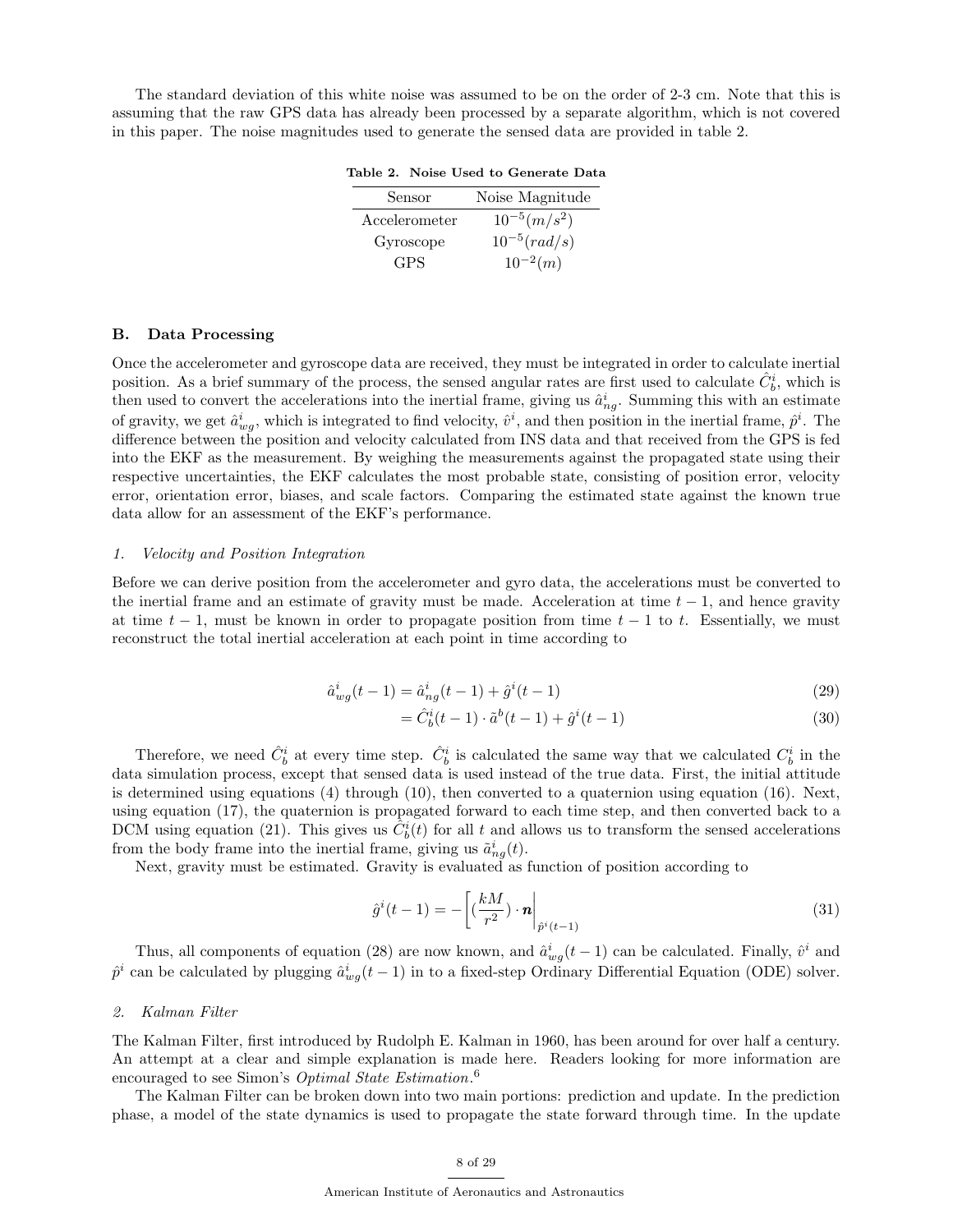phase, the KF receives a measurement that is in some way related to the state; this allows the KF to calculate the state that would have made the measurement possible. Based on the covariances of the propagated state estimate and the measurement, the KF assigns weights to each and calculates the most probable state, a weighted average of the two.

The prediction phase is driven by the dynamics of the model, how the state changes with time. This relationship is used to solve for the state transition matrix,  $\Phi(t, t_0)$ , which is in turn used to propagate both the state and the state covariance matrices forward. The dynamics model used in the author's code, shown below, closely follows the equations found in  $Li<sup>4</sup>$  with the exception of a few changes. The differences between (33) and Li's equation (3.2.19) are discussed more in-depth in section III.

First we define our state vector. Since we are trying to solve for the biases and scale factors, the state vector contains  $\delta x^i$  and  $\delta x^i$ , not  $x^i$  and  $\dot{x}^i$ . We are also interested in the orientation error, as well as the biases and scale factors. The state vector is therefore defined as

$$
X = \begin{pmatrix} \delta x^i \\ \delta \dot{x}^i \\ \psi^i \\ b_a \\ b_g \\ k_a \\ k_g \end{pmatrix}
$$
 (32)

To begin solving for the state transition matrix,  $\Phi(t, t_0)$ , we find the relationship between  $\dot{X}$  and X, defined below.

$$
\frac{d}{dt} \begin{pmatrix} \delta x^{i} \\ \delta \dot{x}^{i} \\ \psi^{i} \\ \delta a \\ h_{a} \\ h_{c} \\ d\bar{r} \end{pmatrix} = \begin{pmatrix} 0 & I & 0 & 0 & 0 & 0 & 0 & 0 \\ \Gamma^{i} & 0 & [\check{C}_{b}^{i}\delta a^{b} \times ] + [\check{a}_{ng}^{i} \times ] & \hat{C}_{b}^{i} & 0 & \hat{C}_{b}^{i} \cdot [\check{a}_{ng}^{b}] & 0 \\ 0 & 0 & 0 & 0 & -\check{C}_{b}^{i} & 0 & [t-t_{0}] & \check{b}_{a}^{i} \\ 0 & 0 & 0 & 0 & 0 & 0 & 0 & 0 \\ 0 & 0 & 0 & 0 & 0 & 0 & 0 & 0 \\ 0 & 0 & 0 & 0 & 0 & 0 & 0 & 0 \\ 0 & 0 & 0 & 0 & 0 & 0 & 0 & 0 \end{pmatrix} \cdot \begin{pmatrix} \delta x^{i} \\ \delta x^{i} \\ \delta a \\ h_{a} \\ h_{a} \\ h_{c} \\ d\bar{r} \end{pmatrix}
$$
\n
$$
+ \begin{pmatrix} I & 0 & 0 & 0 & 0 & 0 & 0 & 0 \\ 0 & \check{C}_{b}^{i} & 0 & 0 & 0 & 0 & 0 & 0 \\ 0 & 0 & -\check{C}_{b}^{i} & 0 & 0 & 0 & 0 & 0 \\ 0 & 0 & -\check{C}_{b}^{i} & 0 & 0 & 0 & 0 & 0 \\ 0 & 0 & 0 & 0 & 0 & 0 & 0 & 0 \\ 0 & 0 & 0 & 0 & 0 & 0 & 0 & 0 \end{pmatrix} \cdot \begin{pmatrix} \epsilon_{1} \\ \epsilon_{2} \\ \epsilon_{3} \\ \epsilon_{4} \\ \epsilon_{5} \\ \epsilon_{6} \\ \epsilon_{7} \end{pmatrix}
$$
\n
$$
(33)
$$

where

$$
[t - t_0] = diag\{[t - t_0, t - t_0, t - t_0]\}\tag{34}
$$

This can be rewritten, for simplicity, as

$$
\frac{d}{dt}X(t) = F(t) \cdot X(t) + G(t) \cdot \bar{\epsilon}(t)
$$
\n(35)

The above linear, first-order system of differential equations has a solution of the form

$$
x(t) = \Phi(t, t_0) \cdot x(t_0) + \int_{t_0}^t \Phi(t, t') \cdot G(t') \cdot x(t') dt'
$$
 (36)

where  $\Phi$  is the state transition matrix and satisfies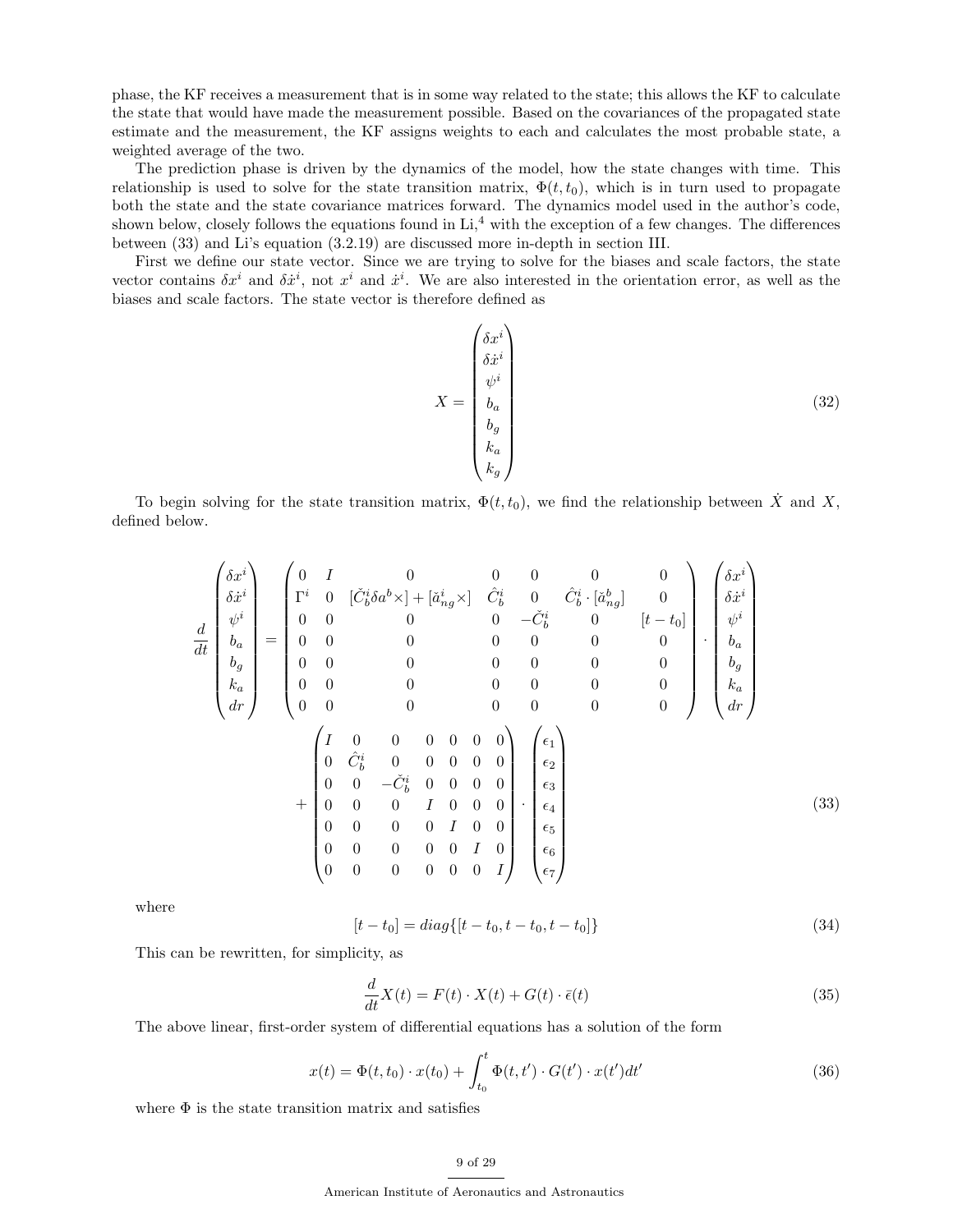$$
\frac{d}{dt}\Phi(t,t') = F(t)\cdot\Phi(t,t')
$$
\n(37)

which has the solution

$$
\Phi(t, t') = e^{F(t - t')} \tag{38}
$$

$$
= I + F(t - t') + \frac{1}{2!} (F(t - t'))^{2} + \frac{1}{3!} (F(t - t'))^{3} + \dots
$$
\n(39)

$$
=\sum_{n=0}^{\infty} \frac{(F(t-t'))^n}{n!} \tag{40}
$$

 $\Phi_{k,k-1}$  propagates the state forward according to the following:

$$
X_k = \Phi_{k,k-1} X_{k-1} + w_k \tag{41}
$$

where

$$
w_k \sim (0, Q_k) \tag{42}
$$

With the state transition matrix defined, we now move on to describe the update phase, in which a measurement is received. In this case, the measurement is defined as the difference between the position and velocity derived from the INS data and the position and velocity received from the GPS. The relationship between the measurements and the state remain unchanged from Li's paper. They are given as

$$
z_k = H_k \cdot X_k + v_k \tag{43}
$$

where

$$
z_k = \begin{pmatrix} \delta x^i \\ \delta \dot x^i \end{pmatrix} = \begin{pmatrix} \hat{p}^i - p_{GPS}^i \\ \hat{v}^i - v_{GPS}^i \end{pmatrix}
$$
 (44)

$$
H = \begin{pmatrix} I & 0 & 0 & 0 & 0 & 0 & 0 \\ 0 & I & 0 & 0 & 0 & 0 & 0 \end{pmatrix}
$$
 (45)

and

$$
v_k \sim (0, R_k) \tag{46}
$$

Next, the KF algorithm must be initialized. Since the state vector  $X$  is comprised of the error states, the estimate of the initial state,  $\dot{X}(t_0)$ , is assigned a 21 × 1 vector of zeros, unless there is some prior knowledge about the parameters available. If the parameters associated with the sensors are known to some extent, either from the manufacturer or from prior tests, then those values may be assigned in the initial state estimate. The covariance matrix of these initial estimates becomes  $\hat{P}(t_0)$ .

Now that we have  $\Phi$ , H, Q, R, and the initial state and state covariance defined, we can implement the EKF according to the following algorithm:

Predict

$$
\hat{X}_k^- = \Phi_{k,k-1} \hat{X}_{k-1}^+ \tag{47}
$$

$$
\hat{P}_k^- = \Phi_{k,k-1} \hat{P}_{k-1}^+ \Phi_{k,k-1}^T + G_{k-1} Q_{k-1} G_{k-1}^T \tag{48}
$$

Update

$$
K_k = \hat{P}_k^- H_k^T (H_k \hat{P}_k^- H_k^T + R_k)^{-1}
$$
\n(49)

$$
\hat{X}_k^+ = \hat{X}_k^- + K_k (z_k - H_k \hat{X}_k^-)
$$
\n(50)

$$
\hat{P}_k = (I - K_k H_k) \hat{P}_k^- \tag{51}
$$

## 10 of 29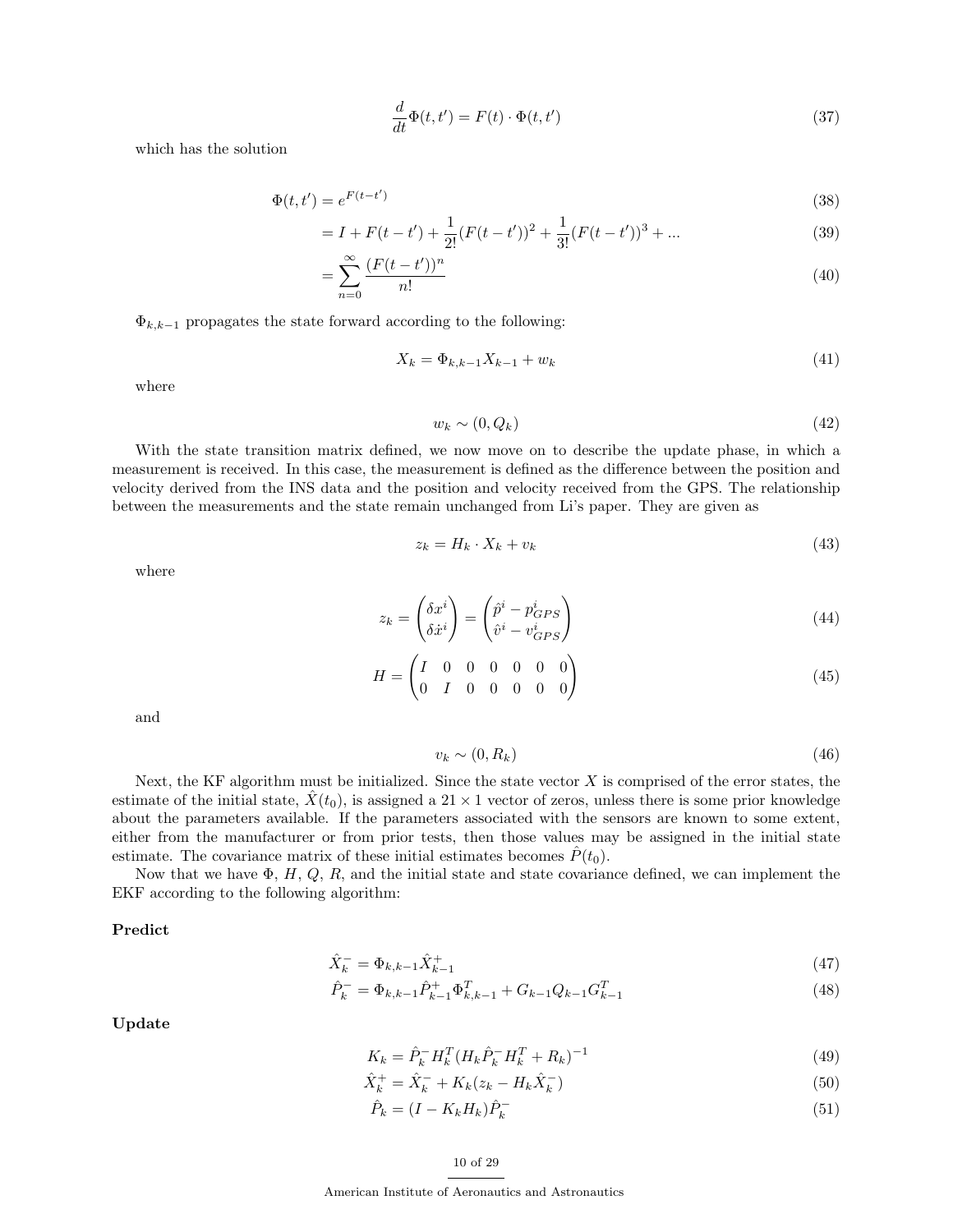Note that the frequency of the INS data is likely to be significantly less than that of the GPS signal, meaning that the Update portion of the KF code will not take place every time step. During those periods in between measurements, the state is merely propagated forward using the INS data, and at the end of every Predict phase,  $\hat{X}_k^+ = \hat{X}_k^-$ , and  $\hat{P}_k^+ = \hat{P}_k^-$ .

The final result of the KF will be an estimate  $\hat{X}(t)$  at every time t in the integration interval. Since  $\hat{X} = [\delta x^i, \delta x^i, \psi^i, b_a, b_g, k_a, k_g]^T$ , and  $\delta x = \hat{x}^i - \check{x}^i$ , the filter's estimate for true position and velocity can be calculated using

$$
v_{KF}^i = \hat{v}^i - \delta \dot{x}^i \tag{52}
$$

$$
p_{KF}^i = \hat{p}^i - \delta x^i \tag{53}
$$

To verify that the KF has been coded properly, compare  $v_{KF}^i(t)$  with  $\check{v}^i(t)$ , and  $x_{KF}^i(t)$  with  $\check{x}^i(t)$ , as well as the estimated biases, scale factors, and drift rate against the known true values. Although, instead of comparing the entire time series, it may be simpler to check the KF's final estimates of  $b_a, k_a, b_g$ , and  $k_g$ with their corresponding true values, since it will take the KF a number seconds to converge to the proper value. On the other hand, plotting the whole time series of these parameters may lend insight to those having convergence issues.

## III. Refinements

The vast majority of the algorithm described above is not original work. In order to clarify the innovations presented in this paper, deviations from previous works are described here, along with their justification.

#### A. Innovations

#### 1. Quaternion Integration

The refinement to Jekeli's numerical solution to the quaternion differential equation, mentioned in section 1, is a significant upgrade to existing algorithms. It provides an analytical solution to a problem which others have been approximating numerically. Furthermore, since the solution is formulated such that it is propagated from the initial quaternion, and not from the previously calculated quaternion, it is not subject to propagation error; errors remain capped at machine precision no matter the length of the integration interval. Of course, errors in the estimation of the initial quaternion will be propagated as well, however this is the case for both the analytical solution as well as numerical methods. Lastly, the analytical solution requires at most the same computation time as most numerical approximations. Accurate Taylor Series approximations demand the calculation of a high number of terms, and Runge-Kutta approximations require the evaluation of the function at the beginning, middle, and end of the integration interval; the analytical solution is requires only the evaluation of a single equation.

The analytical solution, as expressed in equation (69), provides the quaternion  $q_s^t$  describing the rotation from some arbitrary s-frame to another arbitrary t-frame, as long as the angular velocity  $\omega_{ts}^s$  is known. Note that the sub- and superscripts on  $q$  are not standard notation, and are used here briefly only to emphasize that q, as used in these following equations, describes a rotation between two reference frames, analagous to the transformation matrix  $C_s^t$ . This research is primarily concerned with the strapdown methodology, in which gyroscopes are mounted directly to body, yielding the angular velocity of the body frame with respect to the inertial frame expressed in body frame coordinates,  $\omega_{ib}^b$ . In an effort to keep the following equations uncluttered, the sub- and superscripts on  $\omega$  and  $\theta$  have been dropped, i.e. for the rest of this section,

$$
\omega(t) = \omega_{ib}^b(t) \tag{54}
$$

and

$$
\theta(t) = \int_{t_0}^t \omega_{ib}^b(\tau) d\tau \tag{55}
$$

While it is unlikely that the analytical solution presented here has never before been expressed, the author was unable to find any usage of or reference to it in relevant literature. Thus, the analytical solution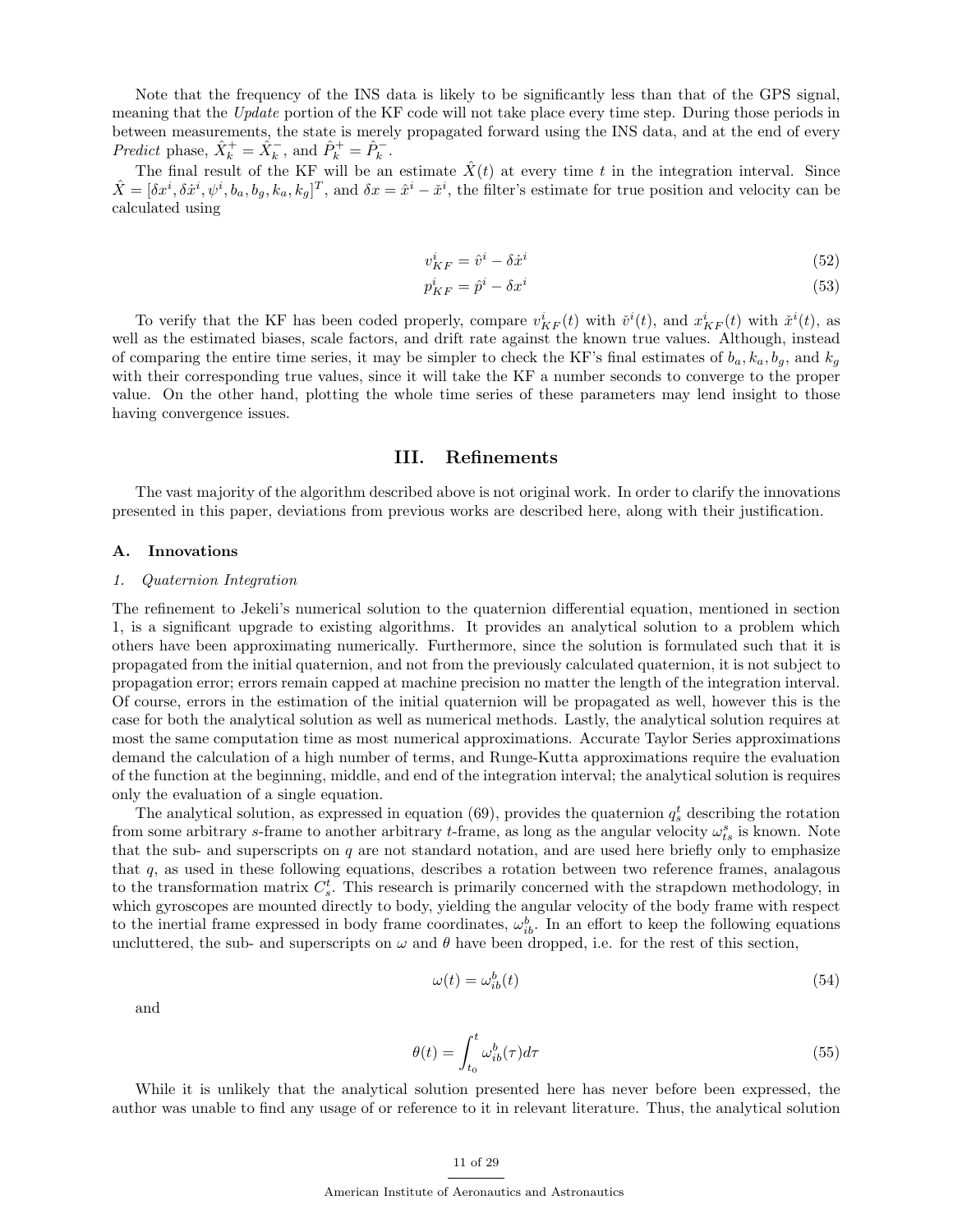is restated here in the form of a new theorem, along with its proof. But first, another theorem is necessary in order to lay the groundwork.

Theorem 1. Consider the following linear homogeneous initial value problem

$$
\dot{x}(t) = A(t) x(t) \tag{56}
$$

$$
x(t_0) = x_0 \tag{57}
$$

where  $t \in \mathbb{R}$  is the independent variable,  $x \in \mathbb{R}^n$  denotes the state, and  $A \in \mathbb{R}^{n,n}$  is continuous and bounded, *i.e., for any interval*  $I \subseteq \mathbb{R}, \exists M \geq 0$  such that

$$
||A(t)|| \le M \quad \forall t \in I \tag{58}
$$

Then the initial value problem  $(56)$ ,  $(57)$  has the unique solution

$$
x(t) = e^{\int_{t_0}^t A(\tau)d\tau} x_0
$$
\n(59)

*Proof.* By the Picard-Lindelöf Theorem (see Theorem 1.1 of<sup>1</sup>), the existence and uniqueness of the solution are guaranteed if

- i the right-hand side of  $(56)$  is continuous in t
- ii the right-hand side of  $(56)$  is continuous in x
- iii the right-hand side of  $(56)$  is uniformly Lipschitz bounded with respect to x

Conditions (i) and (ii) are satisfied if A(t) is continuous. As for (iii), a function  $f(x,t): \mathbb{R}^n \times I \to \mathbb{R}^n$  is uniformly Lipschitz bounded on the interval  $I \subseteq \mathbb{R}$  if there exists a constant L such that

$$
|| f(x,t) - f(y,t)|| \le L \cdot ||x - y|| \quad \forall x, y \in \mathbb{R}^n \text{ and } \forall t \in I
$$
 (60)

We have

$$
||A(t)x(t) - A(t)y(t)|| = ||A(t)(x(t) - y(t))||
$$
  
\n
$$
\le ||A(t)|| \cdot ||x(t) - y(t)||
$$
  
\n
$$
\le M \cdot ||x(t) - y(t)||
$$
\n(61)

Therefore, the right-hand side of (56) is uniformly Lipschitz bounded on the entire real axis, as long as  $A(t)$  is bounded on the entire real axis. Hence, conditions (i), (ii), and (iii) are all satisfied, and the Picard-Lindelöf Theorem guarantees the existence and uniqueness of a solution to (56) and (57) for any  $t_0 \in \mathbb{R}, x_0 \in \mathbb{R}^n$ . Now we just need to show that (58) satisfies (56) and (57). Inserting  $t = t_0$  into (59):

$$
x(t_0) = e^{\int_{t_0}^{t_0} A(\tau)d\tau} \cdot x_0 = e^0 \cdot x_0 = x_0 \tag{62}
$$

The solution candidate (59) therefore satisfies the initial condition (57). Next, we differentiate (59) with respect to time

$$
\frac{d}{dt}x(t) = \frac{d}{dt}\left(e^{\int_{t_0}^t A(\tau) d\tau} \cdot x_0\right)
$$
\n
$$
_{\text{ChainRule}} \left[\frac{d}{dt} \int_{t_0}^t A(\tau) d\tau\right] \cdot e^{\int_{t_0}^t A(\tau) d\tau} \cdot x_0
$$
\n
$$
= A(t) \cdot e^{\int_{t_0}^t A(\tau) d\tau} \cdot x_0
$$
\n
$$
= A(t) \cdot x(t)
$$
\n(64)

 $\blacksquare$ 

The solution candidate (59) therefore satisfies the differential equation (56)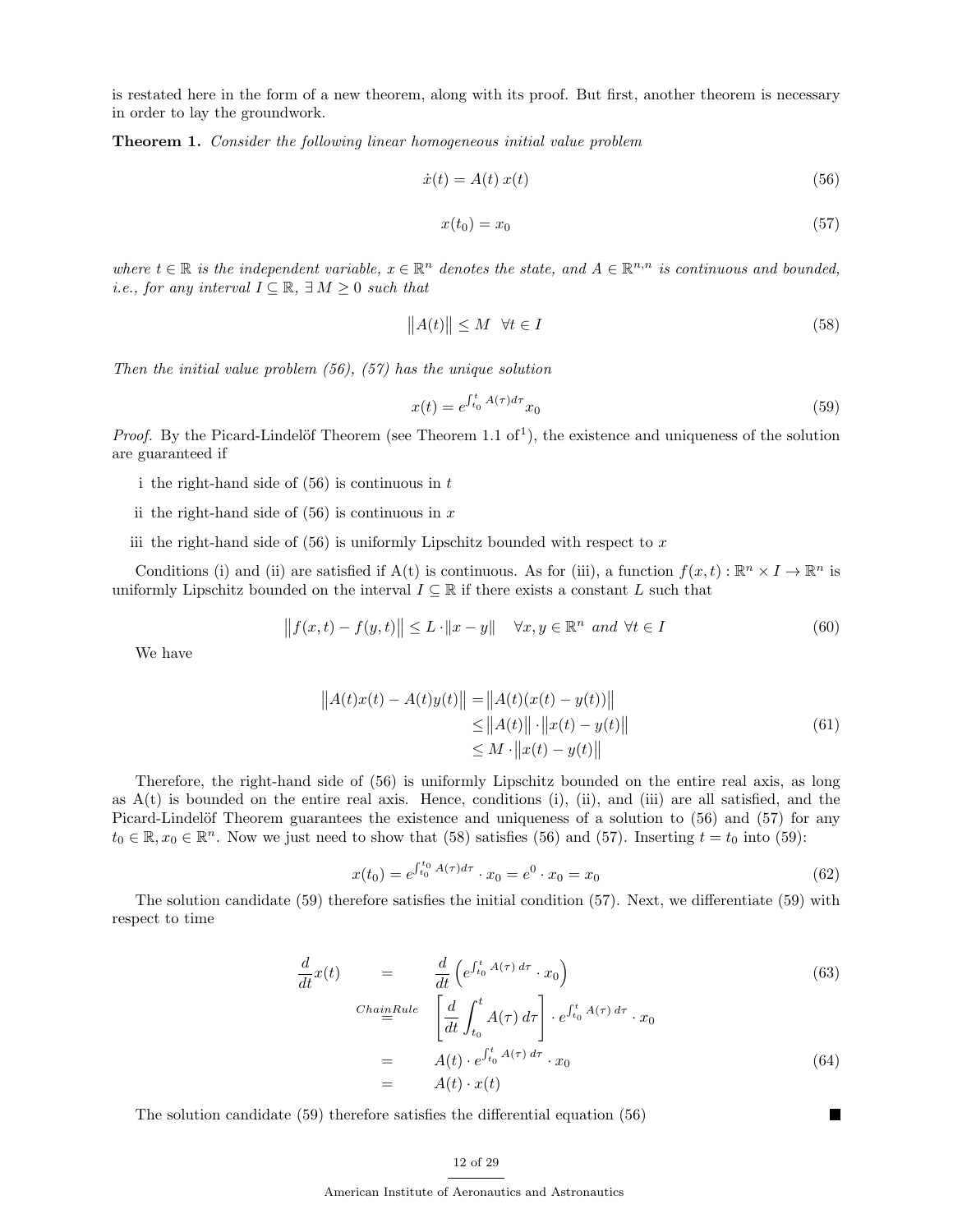We now apply this theorem to the quaternion differential equation, defined as follows:

## Definition III.1.

$$
\dot{q}(t) = \frac{1}{2}A(t) \cdot q(t) \tag{65}
$$

$$
q(t_0) = q_0 \tag{66}
$$

where

$$
A(t) = \begin{pmatrix} 0 & \omega_1(t) & \omega_2(t) & \omega_3(t) \\ -\omega_1(t) & 0 & \omega_3(t) & -\omega_2(t) \\ -\omega_2(t) & -\omega_3(t) & 0 & \omega_1(t) \\ -\omega_3(t) & \omega_2(t) & -\omega_1(t) & 0 \end{pmatrix}
$$
(67)

and

$$
\omega(t) = \begin{pmatrix} \omega_1(t) \\ \omega_2(t) \\ \omega_3(t) \end{pmatrix} \tag{68}
$$

is continuous and bounded.

**Theorem 2.** The unique solution of the initial value problem  $(65)$ ,  $(66)$ ,  $(67)$  of Definition III.1 is given by

$$
q(t) = \begin{cases} \left[ cos \left( \frac{\|\theta(t)\|}{2} \right) \cdot I_{4 \times 4} + sin \left( \frac{\|\theta(t)\|}{2} \right) \cdot \frac{B(t)}{\|\theta(t)\|} \right] \cdot q_0 & \text{for } \|\theta(t)\| \neq 0\\ I_{4 \times 4} & q_0 & \text{for } \|\theta(t)\| = 0 \end{cases}
$$
(69)

where

$$
\theta(t) = \begin{pmatrix} \theta_1(t) \\ \theta_2(t) \\ \theta_3(t) \end{pmatrix} = \begin{pmatrix} \int_{t_0}^t \omega_1(\tau) d\tau \\ \int_{t_0}^t \omega_2(\tau) d\tau \\ \int_{t_0}^t \omega_3(\tau) d\tau \end{pmatrix}
$$
(70)

$$
\|\theta(t)\| = \sqrt{\theta_1(t)^2 + \theta_2(t)^2 + \theta_3(t)^2} \tag{71}
$$

and

$$
B(t) = \int_{t_0}^t A(\tau) d\tau = \begin{pmatrix} 0 & \theta_1(t) & \theta_2(t) & \theta_3(t) \\ -\theta_1(t) & 0 & \theta_3(t) & -\theta_2(t) \\ -\theta_2(t) & -\theta_3(t) & 0 & \theta_1(t) \\ -\theta_3(t) & \theta_2(t) & -\theta_1(t) & 0 \end{pmatrix}
$$
(72)

*Proof.* Since  $\omega(t)$ , appearing in the system matrix  $A(t)$  defined in equation (67), is assumed to be continuous and bounded, the initial value problem of Definition III.1 meets the conditions of Theorem 1. Hence the solution of problem (65), (66), (67) of Definition III.1 exists and is unique for all  $t_0 \in \mathbb{R}$ ,  $q_0 \in \mathbb{R}^4$ , and, from equation (59), can be expressed in the form

$$
q(t) = e^{\int_{t_0}^t \frac{1}{2}A(\tau)d\tau} \cdot q_0 \tag{73}
$$

or

$$
q(t) = e^{\frac{B(t)}{2}} \cdot q_0 \tag{74}
$$

Since  $A(t)$  is bounded, it is clear that  $B(t)$  is bounded. Hence the exponential  $e^{\frac{B(t)}{2}}$  is well-defined and its Taylor series expansion converges absolutely for all  $t \in \mathbb{R}$ . Substituting the Taylor expansion for the exponential in (74) yields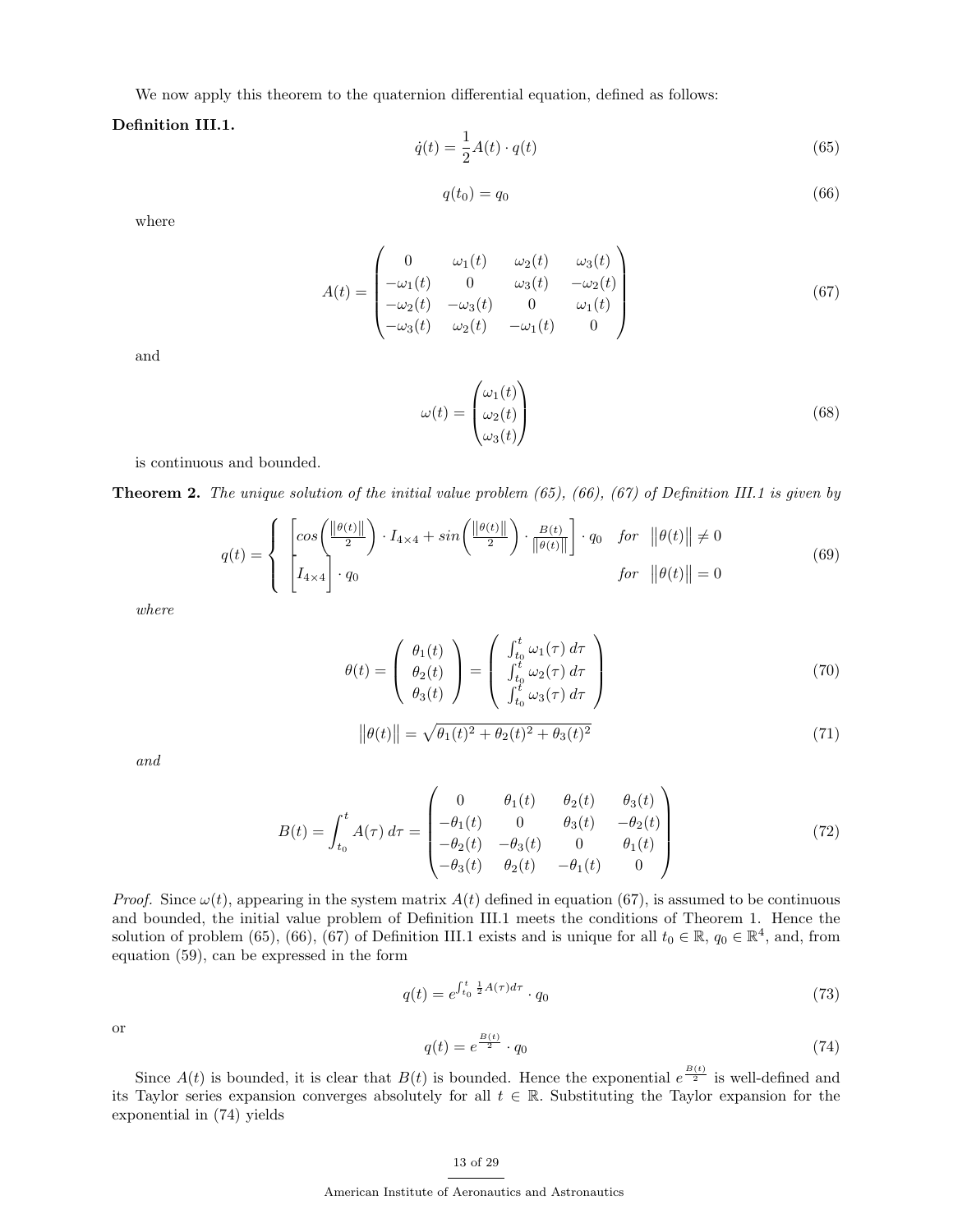$$
q(t) = \left[\sum_{n=0}^{\infty} \frac{1}{n!} \left(\frac{B(t)}{2}\right)^n\right] \cdot q_0 \tag{75}
$$

Since the series converges absolutely we can rearrange terms without altering the value of the sum. Hence

$$
q(t) = \left[ \left( \sum_{n=0}^{\infty} \frac{1}{(2n)!} \left( \frac{B(t)}{2} \right)^{2n} \right) + \left( \sum_{n=0}^{\infty} \frac{1}{(2n+1)!} \left( \frac{B(t)}{2} \right)^{2n+1} \right) \right] \cdot q_0 \tag{76}
$$

Here we have merely segregated the series into terms of even and odd powers of  $B(t)$ . Taking the square of  $B(t)$  defined in (72), we get

$$
B^{2}(t) = B(t) \cdot B(t) = (-\theta_{1}(t))^{2} - \theta_{2}(t)^{2} - \theta_{3}(t)^{2}) \cdot I_{4 \times 4}
$$
\n(77)

Therefore, we have for all integers  $n$ ,

$$
B^{2n}(t) = (-\theta_1(t)^2 - \theta_2(t)^2 - \theta_3(t)^2)^n \cdot I_{4 \times 4}
$$
\n(78)

$$
B^{2n+1}(t) = (-\theta_1(t)^2 - \theta_2(t)^2 - \theta_3(t)^2)^n \cdot B(t)
$$
\n(79)

and hence with  $||\theta(t)||$  as defined in (71)

$$
B^{2n}(t) = (-1)^n ||\theta(t)||^{2n} \cdot I_{4 \times 4}
$$
\n(80)

$$
B^{2n+1}(t) = (-1)^n ||\theta(t)||^{2n} \cdot B(t)
$$
\n(81)

Substituting (80) and (81) into (76) yields

$$
q(t) = \left[ \left( \sum_{n=0}^{\infty} \frac{(-1)^n}{(2n)!} \cdot \frac{\left\| \theta(t) \right\|^{2n}}{2^{2n}} \right) \cdot I_{4 \times 4} + \left( \sum_{n=0}^{\infty} \frac{(-1)^n}{(2n+1)!} \cdot \frac{\left\| \theta(t) \right\|^{2n}}{2^{2n+1}} \right) \cdot B(t) \right] \cdot q_0 \tag{82}
$$

For  $||\theta(t)|| = 0$ , (82) reduces to

$$
q(t) = q_0 \text{ for } ||\theta(t)|| = 0 \tag{83}
$$

This proves the second row on the right-hand side of equation (69). For  $||\theta(t)|| \neq 0$ , we can divide by  $||\theta(t)||$  and rewrite (82) as

$$
q(t) = \left[ \left( \sum_{n=0}^{\infty} \frac{(-1)^n}{(2n)!} \cdot \frac{\left\| \theta(t) \right\|^{2n}}{2^{2n}} \right) \cdot I_{4 \times 4} + \left( \sum_{n=0}^{\infty} \frac{(-1)^n}{(2n+1)!} \frac{\left\| \theta(t) \right\|^{2n+1}}{2^{2n+1}} \right) \cdot \frac{B(t)}{\left\| \theta(t) \right\|} \right] \cdot q_0 \tag{84}
$$

Recognizing the infinite sums appearing in (84) as the Taylor series expansions of sine and cosine, we can rewrite (84) as

$$
q(t) = \left[ cos \left( \frac{\left\| \theta(t) \right\|}{2} \right) \cdot I_{4 \times 4} + sin \left( \frac{\left\| \theta(t) \right\|}{2} \right) \cdot \frac{B(t)}{\left\| \theta(t) \right\|} \right] \cdot q_0 \tag{85}
$$

While equation (69) contains a separate equation for when  $\theta(t) = 0$ , it is reasonable to question the function's behavior in the neighborhood of zero. An argument could be made that since equation (69) can be restated as

$$
q(t) = \left[ \cos\left(\frac{\|\theta(t)\|}{2}\right) \cdot I_{4\times4} + \sin\left(\frac{\|\theta(t)\|}{2}\right) \cdot \frac{B(t)}{\frac{\|\theta(t)\|}{2}} \cdot \frac{1}{2} \right] \cdot q_0 \qquad \text{for } \|\theta(t)\| \neq 0 \qquad (86)
$$

$$
= \left[ \cos \left( \frac{\|\theta(t)\|}{2} \right) \cdot I_{4 \times 4} + \operatorname{sinc} \left( \frac{\|\theta(t)\|}{2} \right) \cdot \frac{B(t)}{2} \right] \cdot q_0 \qquad \text{for } \|\theta(t)\| \neq 0 \tag{87}
$$

## 14 of 29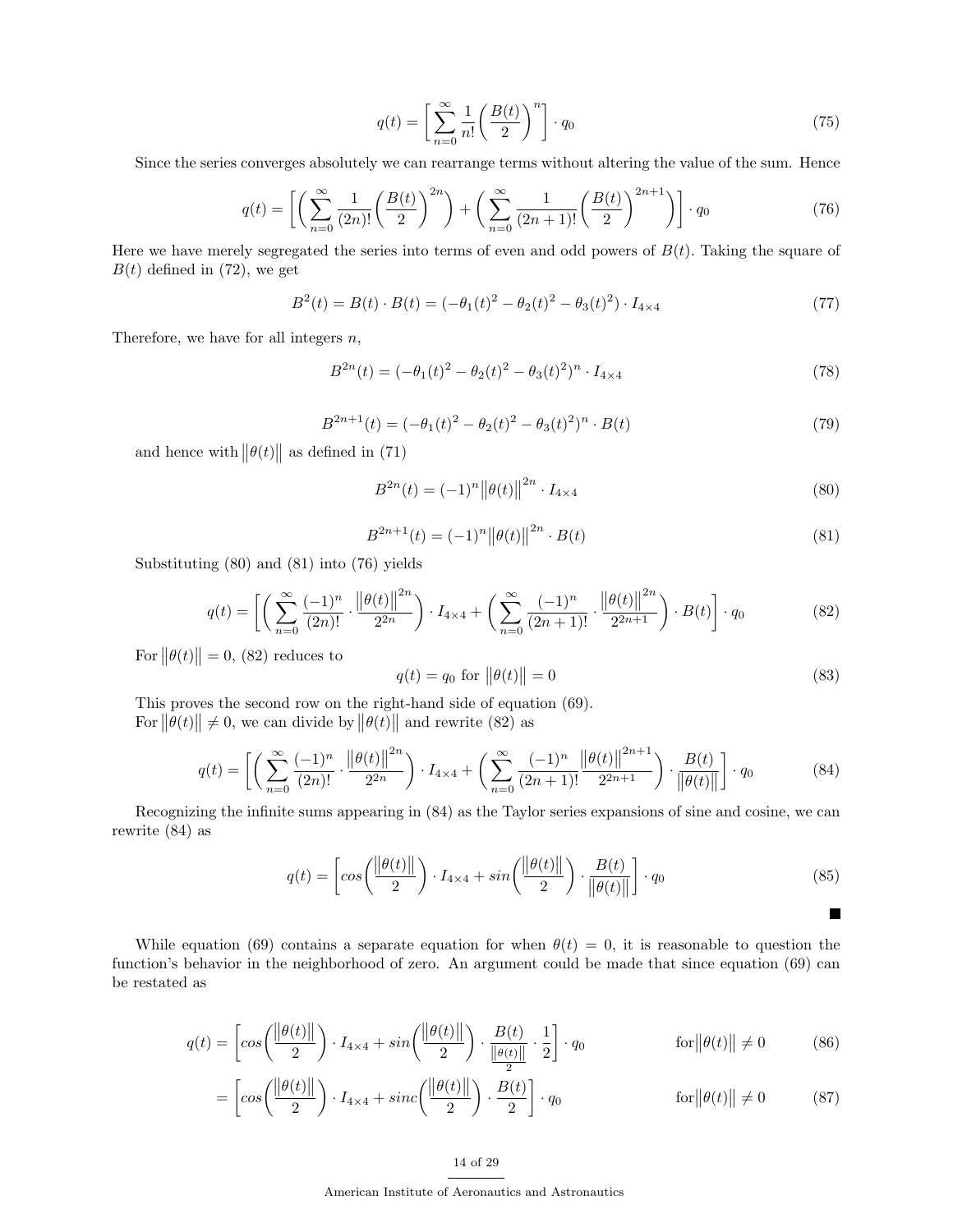and the sinc function  $(sinc(x) = sin(x)/x)$  is a continuous and well-defined function along the entire real axis  $(sinc(0) = 1)$ , that there is no need for approximations in the neighborhood of zero. Therefore, since  $sinc(0) = 1$ , and B is a zero matrix when  $\theta = 0$ , equation (69) is sufficient. For those who prefer an alternative that avoids dividing by small numbers, a Taylor Series approximation is provided here (for an interesting example of an issue that may occur due to small numbers, see section 6 in the Appendix).

$$
q(t) = \begin{cases} \begin{bmatrix} \cos\left(\frac{\|\theta(t)\|}{2}\right) \cdot I_{4\times 4} + \sin\left(\frac{\|\theta(t)\|}{2}\right) \cdot \frac{B(t)}{\|\theta(t)\|} \\ \cos\left(\frac{\|\theta(t)\|}{2}\right) \cdot I_{4\times 4} + \left(\sum_{n=0}^{k} \frac{(-1)^n}{(2n+1)!} \frac{\|\theta(t)\|^{2n}}{2^{2n+1}}\right) \cdot B(t) \end{bmatrix} \cdot q_0 & \text{for } \|\theta(t)\| < \epsilon \end{cases}
$$
\n(88)

Equation (88) is left in this form such that the reader may tailor the level of precision to their own requirements. For those who wish to maintain the same level of precision as granted by the analytical solution, i.e. machine precision, k must be chosen such that the order of the approximation,  $(2k + 1)$ , multiplied by the negative of the order of  $\epsilon$ , must be greater than or equal to the number of floating digits. For example, on typical programs storing 16 digits, a choice of  $\epsilon = 10^{-4}$  and  $k = 2$  is sufficient to ensure the maximum possible accuracy, since  $(2 \cdot 2 + 1) \cdot 4 = 20 > 16$ .

#### 2. Algorithm Comparison

The analytical solution presented in equation (69) is compared here against the "Second-Order Algorithm" and "Third-Order Algorithm" found in Jekeli.<sup>3</sup> Interestingly, Jekeli's Second-Order Algorithm, reproduced below, is nearly identical to equation (69).

$$
\hat{q}(t_l) = \left[ \cos \left( \frac{1}{2} |\delta \beta_l| \right) I + \frac{1}{|\delta \beta_l|} \sin \left( \frac{1}{2} |\delta \beta_l| \right) B_l \right] \hat{q}_{l-1} \tag{89}
$$

where

$$
|\delta \beta_l| = \sqrt{\delta \beta_l^T \delta \beta_l} \tag{90}
$$

$$
\delta\beta_l = \int_{\delta t} \omega_{ab}^b(t)dt\tag{91}
$$

$$
= \int_{\delta t} \omega_{ib}^b(t)dt - C_a^b(t_l)\omega_{ia}^a(t_l)\delta t \tag{92}
$$

$$
= \delta\theta_l - C_a^b(t_l)\omega_{ia}^a(t_l)\delta t \tag{93}
$$

δβ is analogous to θ used in equation (70), and the only other difference is that Jekeli's Second-Order Algorithm calculates  $q(t_l)$  by propagating forward from  $q(t_{l-1})$ , whereas equation (69) calculates  $q(t_l)$  by propagating forward from  $q(t_0)$  (more on this difference later). However, equation (89) was not treated as the true analytical solution. Jekeli developed the Second-Order Algorithm as a method for finding  $C_b^a$ , a being any arbitrary frame, when only the angular rates  $\omega_{ib}^b$  are available. Also, in his derivation, Jekeli makes the assumption that the angular rates are constant over the integration interval. These factors lead Jekeli to treat the Second-Order Algorithm as merely an approximate solution, which he then attempts to improve upon this by developing his Third-Order Algorithm, reproduced below.

$$
\hat{q}_l = [I + \frac{1}{12}(\hat{B}_l + 4\hat{B}_{l-1} + \hat{B}_{l-2}) + \frac{1}{12}(I + \frac{1}{4}\hat{B}_l)\hat{B}_{l-1}\hat{B}_{l-2} + \frac{1}{12}\hat{B}_l(\hat{B}_{l-1} - \frac{1}{2}\hat{B}_{l-2})]\hat{q}_{l-2}
$$
(94)

where

$$
\hat{B}_{l} = \begin{pmatrix}\n0 & 3(\delta\beta_{1})_{l} - (\delta\beta_{1})_{l-1} & 3(\delta\beta_{2})_{l} - (\delta\beta_{2})_{l-1} & 3(\delta\beta_{3})_{l} - (\delta\beta_{3})_{l-1} \\
-3(\delta\beta_{1})_{l} + (\delta\beta_{1})_{l-1} & 0 & 3(\delta\beta_{3})_{l} - (\delta\beta_{3})_{l-1} & -3(\delta\beta_{2})_{l} + (\delta\beta_{2})_{l-1} \\
-3(\delta\beta_{2})_{l} + (\delta\beta_{2})_{l-1} & -3(\delta\beta_{3})_{l} + (\delta\beta_{3})_{l-1} & 0 & 3(\delta\beta_{1})_{l} - (\delta\beta_{1})_{l-1} \\
-3(\delta\beta_{3})_{l} + (\delta\beta_{3})_{l-1} & +3(\delta\beta_{2})_{l} - (\delta\beta_{2})_{l-1} & -3(\delta\beta_{1})_{l} + (\delta\beta_{1})_{l-1} & 0\n\end{pmatrix}
$$
\n(95)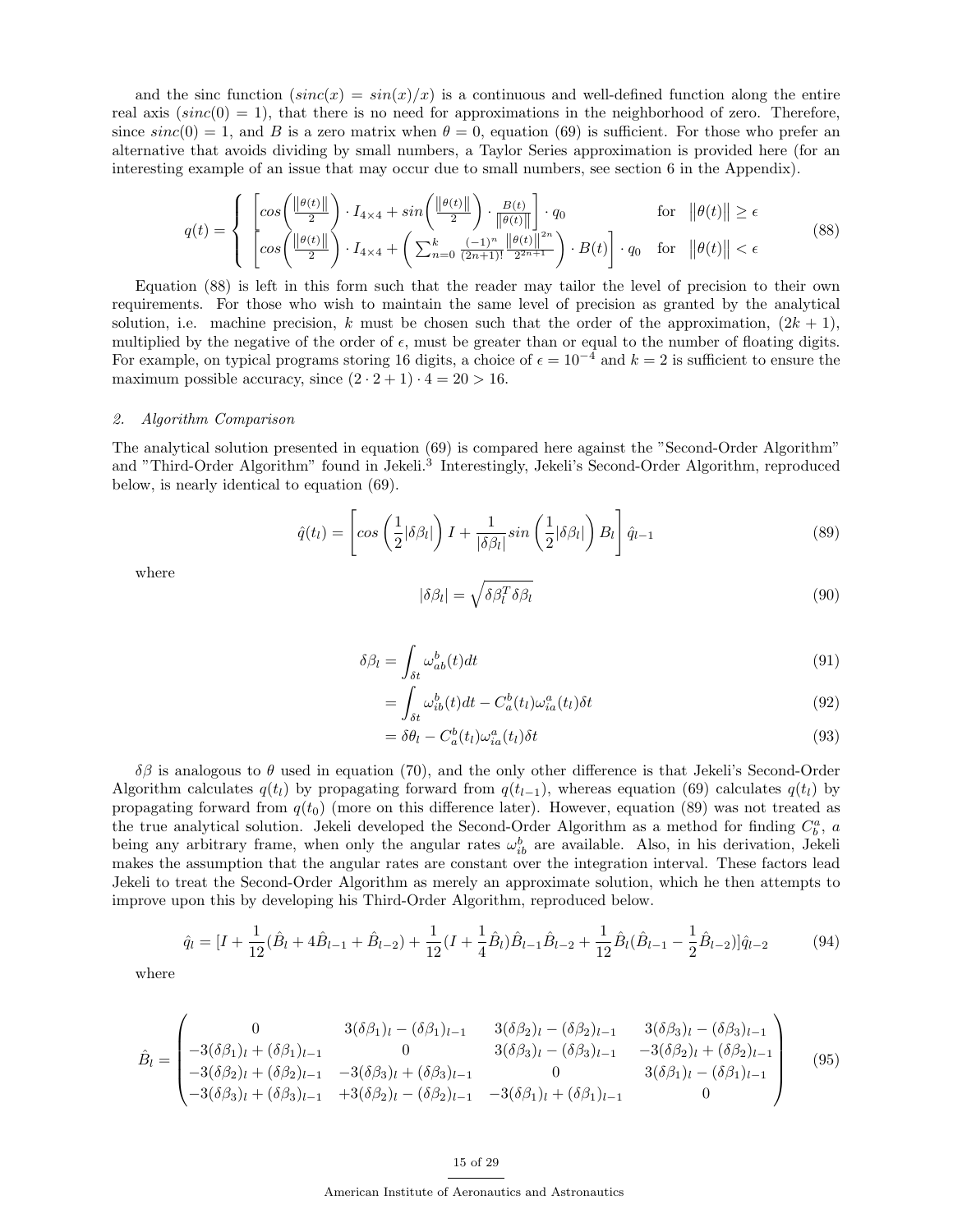$$
\hat{B}_{l-1} = \begin{pmatrix}\n0 & (\delta\beta_1)_{l-1} + (\delta\beta_1)_{l} & (\delta\beta_2)_{l-1} + (\delta\beta_2)_{l} & (\delta\beta_3)_{l-1} + (\delta\beta_3)_{l} \\
-(\delta\beta_1)_{l-1} - (\delta\beta_1)_{l} & 0 & (\delta\beta_3)_{l-1} + (\delta\beta_3)_{l} & -(\delta\beta_2)_{l-1} - (\delta\beta_2)_{l} \\
-(\delta\beta_2)_{l-1} - (\delta\beta_2)_{l} & -(\delta\beta_3)_{l-1} - (\delta\beta_3)_{l} & 0 & (\delta\beta_1)_{l-1} + (\delta\beta_1)_{l} \\
-(\delta\beta_3)_{l-1} - (\delta\beta_3)_{l} & (\delta\beta_2)_{l-1} + (\delta\beta_2)_{l} & -(\delta\beta_1)_{l-1} - (\delta\beta_1)_{l}\n\end{pmatrix}
$$
\n(96)

$$
\hat{B}_{l-2} = \begin{pmatrix}\n0 & 3(\delta\beta_1)_{l-1} - (\delta\beta_1)_{l} & 3(\delta\beta_2)_{l-1} - (\delta\beta_2)_{l} & 3(\delta\beta_3)_{l-1} - (\delta\beta_3)_{l} \\
-3(\delta\beta_1)_{l-1} + (\delta\beta_1)_{l} & 0 & 3(\delta\beta_3)_{l-1} - (\delta\beta_3)_{l} & -3(\delta\beta_2)_{l-1} + (\delta\beta_2)_{l} \\
-3(\delta\beta_2)_{l-1} + (\delta\beta_2)_{l} & -3(\delta\beta_3)_{l-1} + (\delta\beta_3)_{l} & 0 & 3(\delta\beta_1)_{l-1} - (\delta\beta_1)_{l} \\
-3(\delta\beta_3)_{l-1} + (\delta\beta_3)_{l} & +3(\delta\beta_2)_{l-1} - (\delta\beta_2)_{l} & -3(\delta\beta_1)_{l-1} + (\delta\beta_1)_{l} & 0\n\end{pmatrix}
$$
\n(97)

and

$$
\delta\beta_l = \delta\theta_l - C_a^b(t_{l-1})\omega_{ia}^a(t_{l-1})\frac{\Delta t}{2}
$$
\n(98)

$$
\delta\beta_{l-1} = \delta\theta_{l-1} - C_a^b(t_{l-1})\omega_{ia}^a(t_{l-1})\frac{\Delta t}{2}
$$
\n(99)

The performance of the analytical, second-order, and third-order algorithms were benchmarked by comparing them against the existing transformation between Euler angles  $[\alpha, \beta, \gamma]^T$  and quaternion q, given by

$$
q = \begin{pmatrix} \cos(\alpha/2)\cos(\beta/2)\cos(\gamma/2) + \sin(\alpha/2)\sin(\beta/2)\sin(\gamma/2) \\ \sin(\alpha/2)\cos(\beta/2)\cos(\gamma/2) - \cos(\alpha/2)\sin(\beta/2)\sin(\gamma/2) \\ \cos(\alpha/2)\sin(\beta/2)\cos(\gamma/2) + \sin(\alpha/2)\cos(\beta/2)\sin(\gamma/2) \\ \cos(\alpha/2)\cos(\beta/2)\sin(\gamma/2) - \sin(\alpha/2)\sin(\beta/2)\cos(\gamma/2) \end{pmatrix}
$$
(100)

The following plots, figures 1, 2, and 3 demonstrate the differences between the three methods. Jekeli's Second-Order Algorithm significantly out-performs the Third-Order Algorithm, and although being nearly identical to the analytical solution, it is still subject to error propagation. This is due to the Second-Order Algorithm being propagated from the last calculated quaternion whereas the analytical solution propagates from the initial quaternion at every step. While it may seem like a trivial difference, it is the reason that the analytical solution's error remains capped at machine precision, and remains so regardless of how long the simulation is run.

#### 3. General Case

Once the quaternion defining the rotation from the body frame to the inertial frame has been calculated, it is then converted into the transformation matrix  $C_b^i$ , as described in equation (21). This algorithm can easily be expanded to a solution for  $C_b^a$ , a being some arbitrary reference frame, as long as  $C_i^a$  can be calculated without the use of unknown variables. Luckily, this is the case for the majority of the common reference frames, such as the ECEF frame and the navigation frame. For example, to calculate  $C_b^e$ , we first apply the analytical quaternion solution to find  $C_b^i$ . Next,  $C_i^e$  is found using

$$
C_e^i = \begin{pmatrix} \cos(\omega_e(t)) & -\sin(\omega_e(t)) & 0\\ \sin(\omega_e(t)) & \cos(\omega_e(t)) & 0\\ 0 & 0 & 1 \end{pmatrix}
$$
(101)

where  $\omega_e$  is the angular velocity of Earth about its z-axis  $(\omega_e \approx 7.292 \times 10^{-5} rad/s)$ . Next,

$$
C_i^e = (C_e^i)^{-1}
$$

$$
= (C_e^i)^T
$$
(102)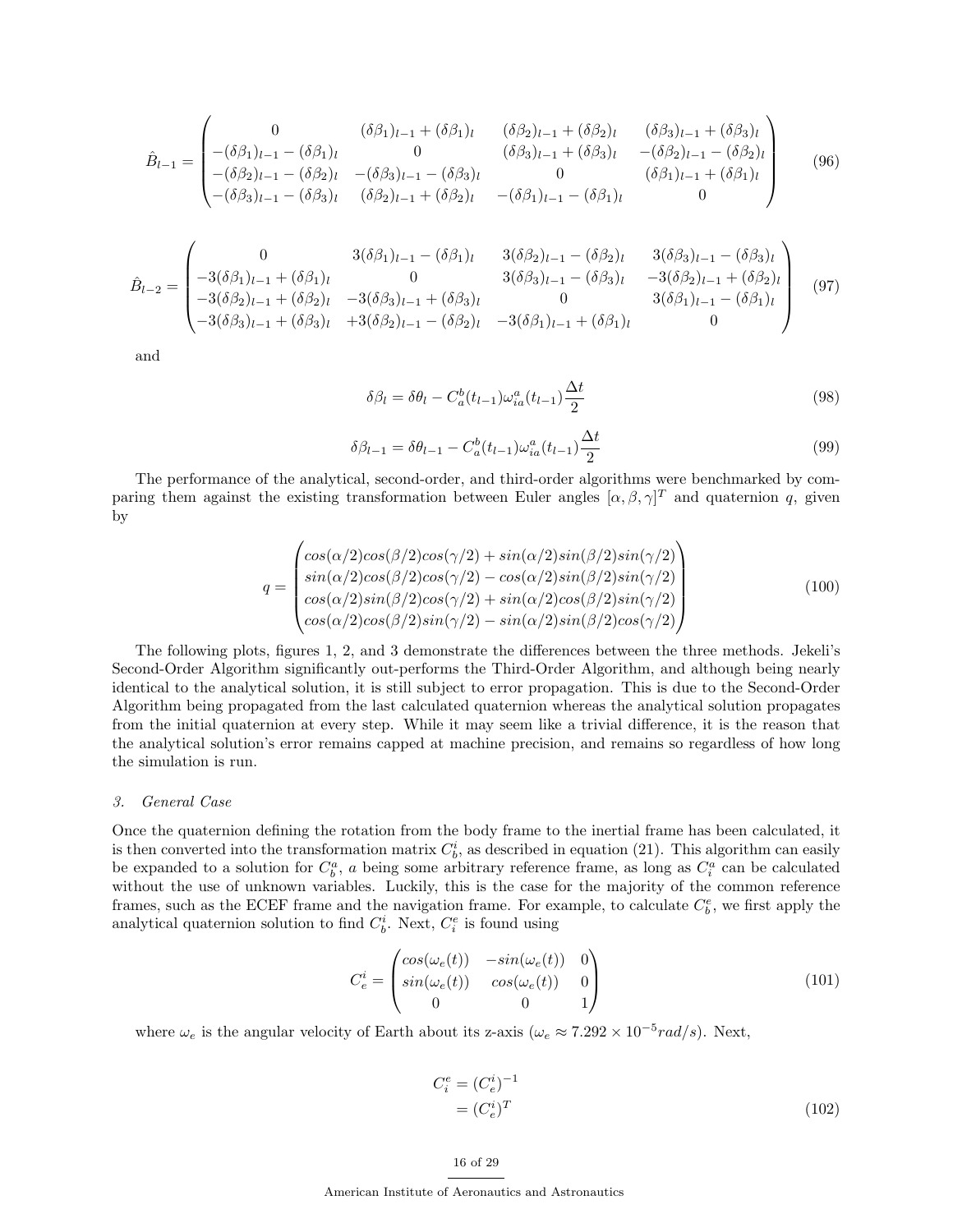

Figure 1. Error between the quaternions generated using Jekeli's second-order algorithm and equation (100)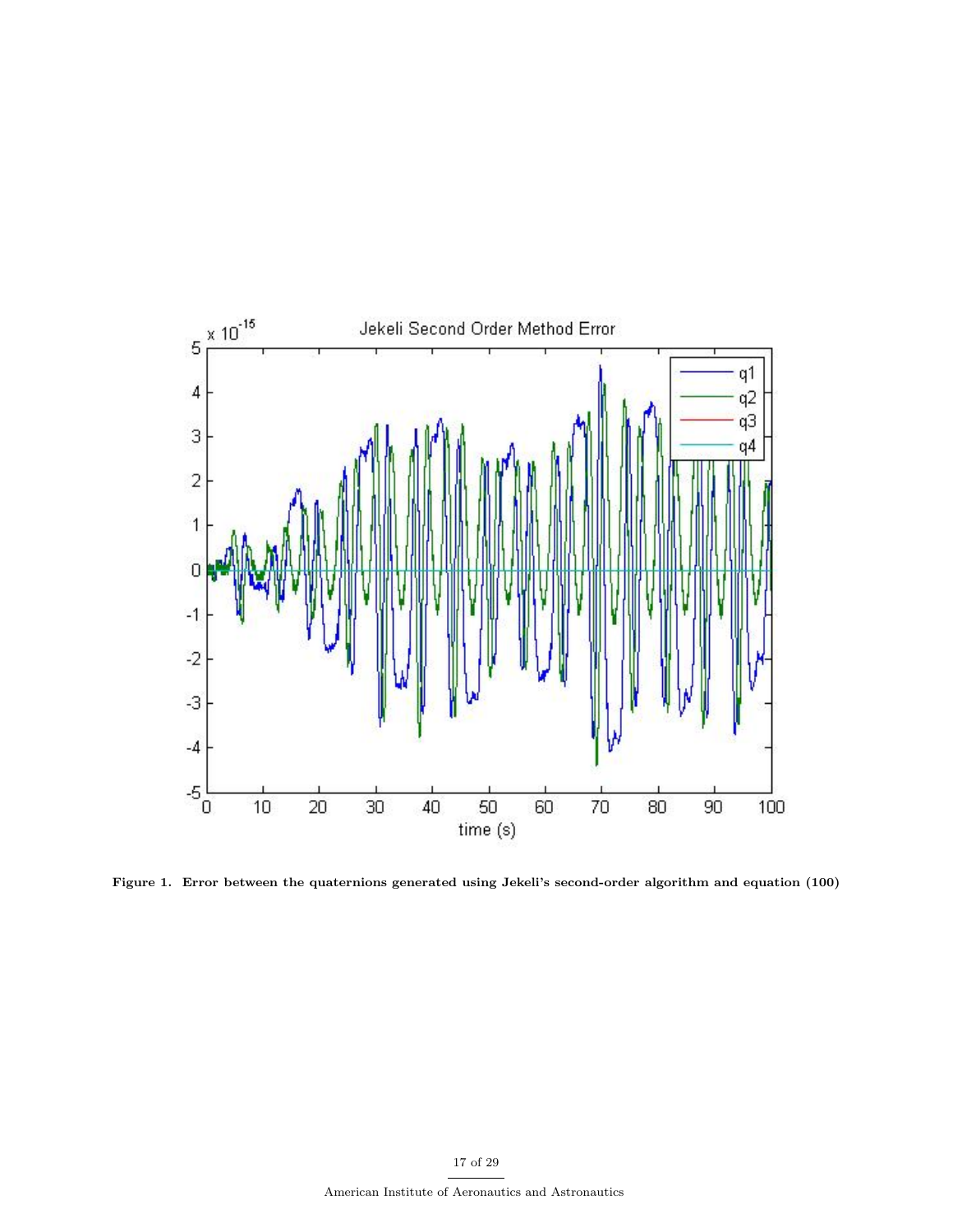

Figure 2. Error between the quaternions generated using Jekeli's third-order algorithm and equation (100)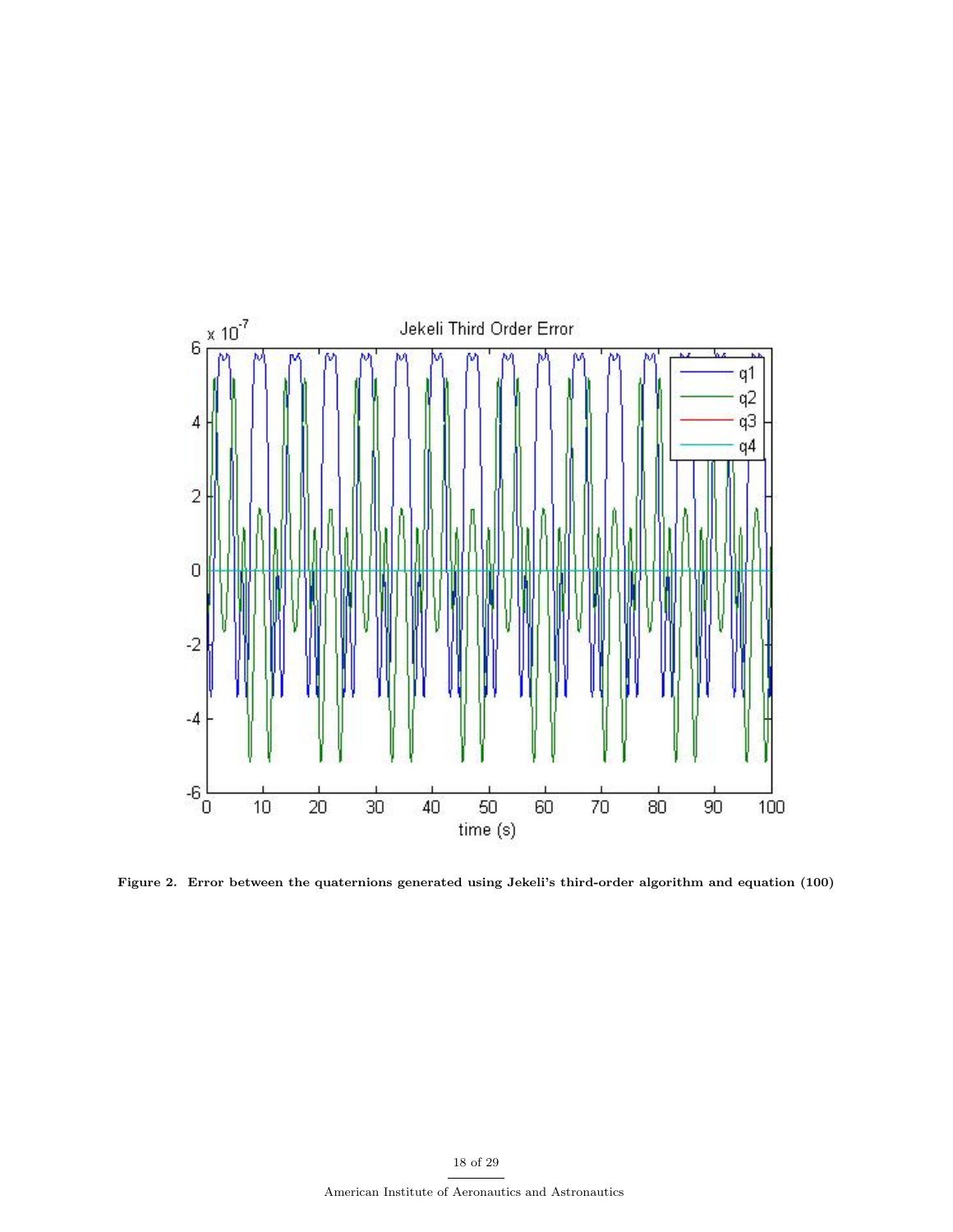

Figure 3. Error between the quaternions generated using equation (69) and equation (100)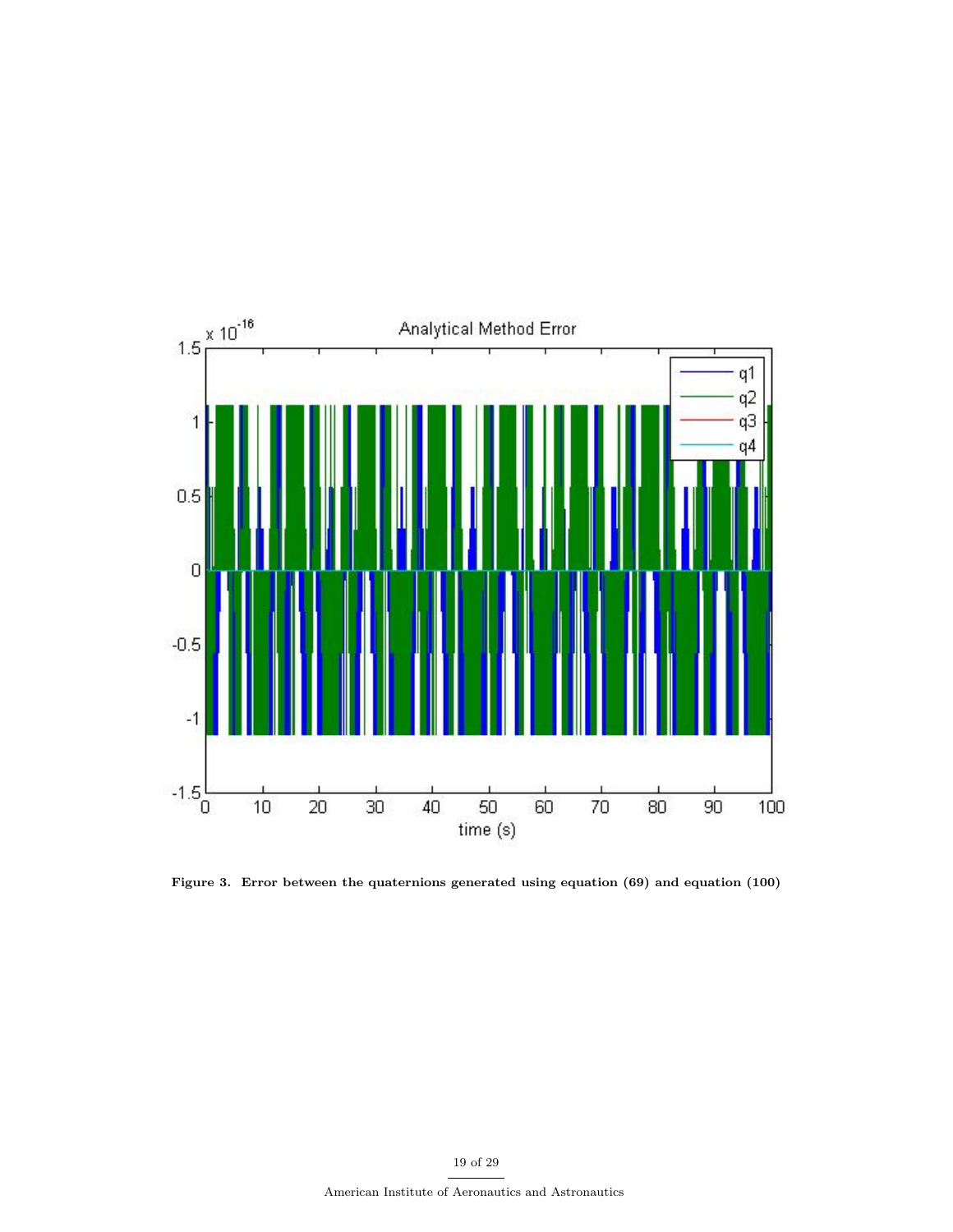The second line of (102) follows from the fact that all transformation matrices are orthogonal by definition. Finally,

$$
C_b^e = C_i^e \cdot C_b^i \tag{103}
$$

Similarly,  $C_b^n$  can be calculated with

$$
C_b^n = C_e^n \cdot C_i^i \cdot C_b^i \tag{104}
$$

where  $C_e^n = (C_n^e)^T$ , and  $C_n^e$  can be calculated using equation (8).

The transformation matrices used here to convert from the inertial frame to the n-frame or e-frame can both be calculated using known variables.  $C_i^e$  is only a function of time, and  $C_i^n$  is a function of latitude, longitude (which can be calculated using equations (9) and (10)), and time. Thus, the algorithm presented here for calculating  $C_b^i$  can be easily expanded to an algorithm for calculating the transformation matrix between the b-frame and a number of various reference frames, such as  $C_b^n$  and  $C_b^e$ .

## B. Accuracy Improvement for Φ

A Taylor Series expansion was implemented to solve for Φ, the state transition matrix.

$$
\Phi(t, t') = e^{F(t - t')} \tag{105}
$$

$$
= I + F(t - t') + \frac{1}{2!} (F(t - t'))^{2} + \frac{1}{3!} (F(t - t'))^{3} + \dots
$$
\n(106)

$$
=\sum_{i=0}^{\infty} \frac{(F(t-t'))^i}{i!} \tag{107}
$$

This differs from the solution provided by Li,<sup>4</sup>

$$
\Phi_{k,k-1} = I + F \cdot \Delta t \tag{108}
$$

which is the first order approximation to the solution. Evaluating a greater number terms of the Taylor series will yield a higher accuracy estimate of the true value of Φ, although it can quickly become computationally expensive. The author found the fifth-order approximation to yield accurate results within a reasonable run time.

#### C. KF Error Equations

## 1. Change in  $\delta a^i$

The following expression for  $\delta a^i$  was derived,

$$
\delta a^i = \hat{C}_b^i \delta a^b + \check{a}_{ng}^i \times \Psi^i \tag{109}
$$

differing from the original found in Li's dissertation:<sup>4</sup>

$$
\delta a^i = C_b^i \delta a^b + a^i \times \Psi^i \tag{110}
$$

Noting that Jekeli and Li do not distinguish a true value with their notation, it is assumed that the  $C_b^i$ used here denotes the true value,  $\check{C}_b^i$ , and not the transformation calculated from measured data,  $\hat{C}_b^i$ .

Proof. We begin with a few of the equations that we will be making use of:

$$
\delta a = \tilde{a}_{wg} - \check{a}_{wg} \tag{111}
$$

$$
\tilde{a}^b = \tilde{a}^b \cdot (1 + k_a) + b_a + \epsilon \tag{112}
$$

$$
\hat{C}_b^i \approx [I - \Psi^i] \cdot \check{C}_b^i \tag{113}
$$

$$
20\ \mathrm{of}\ 29
$$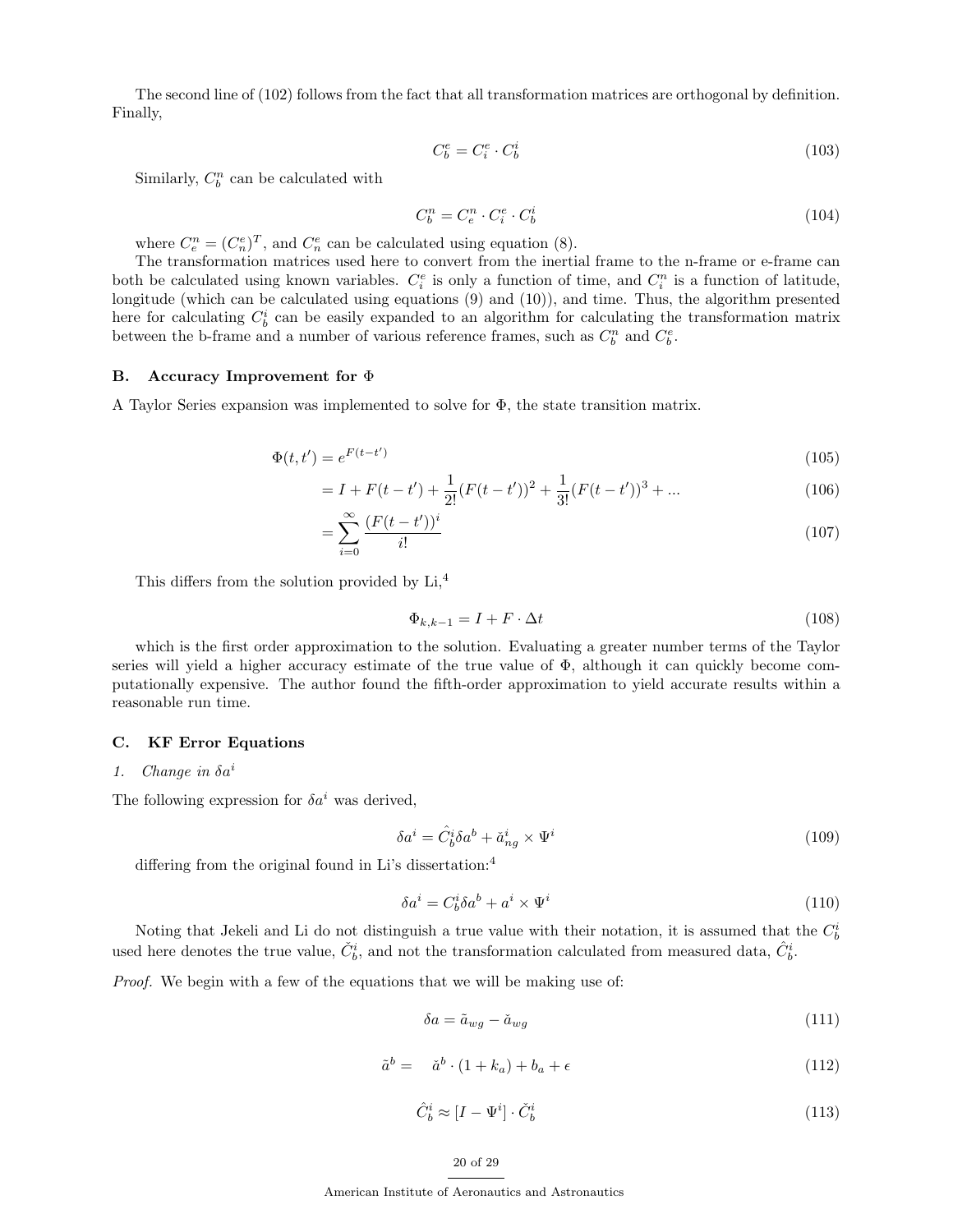Equation (113) is only approximately true as its derivation assumes small angles between the true and the calculated inertial frames.

Starting from equation (111),

$$
\delta a^{i} = \tilde{a}_{wg}^{i} - \check{a}_{wg}^{i}
$$
\n
$$
= \tilde{a}_{ng}^{i} + \tilde{g}^{i} - (\check{a}_{ng}^{i} + \check{g}^{i})
$$
\n
$$
= \hat{C}_{b}^{i} \cdot \tilde{a}_{ng}^{b} + \tilde{g}^{i} - \check{a}_{ng}^{i} - \check{g}^{i}
$$
\n
$$
= \hat{C}_{b}^{i} \cdot ([\check{a}_{ng}^{b}] \cdot (1 + k_{a}) + b_{a} + \epsilon) - \check{a}_{ng}^{i} + \delta g_{i}
$$
\n
$$
= \hat{C}_{b}^{i} \cdot \check{a}_{ng}^{b} + \hat{C}_{b}^{i} \cdot [\check{a}_{ng}^{b}] \cdot k_{a} + \hat{C}_{b}^{i} \cdot b_{a} + \hat{C}_{b}^{i} \cdot \epsilon - \check{a}_{ng}^{i} + \delta g_{i}
$$
\n
$$
\approx [I - \Psi^{i}] \cdot \check{C}_{b}^{i} \cdot \check{a}_{ng}^{b} + \hat{C}_{b}^{i} \cdot [\check{a}_{ng}^{b}] \cdot k_{a} + \hat{C}_{b}^{i} \cdot b_{a} + \hat{C}_{b}^{i} \cdot \epsilon - \check{a}_{ng}^{i} + \delta g_{i}
$$
\n
$$
= [I - \Psi^{i}] \cdot \check{a}_{ng}^{i} + \hat{C}_{b}^{i} \cdot [\check{a}_{ng}^{b}] \cdot k_{a} + \hat{C}_{b}^{i} \cdot b_{a} + \hat{C}_{b}^{i} \cdot \epsilon - \check{a}_{ng}^{i} + \delta g_{i}
$$
\n
$$
= [I - \Psi^{i} - I] \cdot \check{a}_{ng}^{i} + \hat{C}_{b}^{i} \cdot [\check{a}_{ng}^{b}] \cdot k_{a} + \hat{C}_{b}^{i} \cdot b_{a} + \hat{C}_{b}^{i} \cdot \epsilon + \delta g_{i}
$$
\n
$$
= [-\psi \times] \cdot \check{a}_{ng}^{i} + \hat{C}_{b}^{i} \cdot [\check{a}_{ng}^{b}] \cdot k_{a} + \hat{C}_{b}^{i} \cdot b_{a} + \hat{C}_{b}^{i} \cdot \epsilon + \delta g_{i}
$$
\n

This final equation can be rewritten to match more closely to Li's:

$$
\delta a^{i} = [\check{a}_{ng}^{i} \times ]\psi + \hat{C}_{b}^{i}([\check{a}_{ng}^{b}] \cdot k_{a} + b_{a} + \epsilon) + \delta g_{i}
$$
  
=  $\hat{C}_{b}^{i} \delta a^{b} + \check{a}_{ng}^{i} \times \psi + \delta g_{i}$  (115)

 $\blacksquare$ 

Equation 115 contains the  $\delta g^i$  term, whereas equation (110) does not, since  $\delta g^i$ , at this point, is assumed to be unknown and negligible.  $\delta g^i$  is only included in this derivation for thoroughness.

The difference between (110) and (109) impacts the error equation dynamics. Specifically, the expression for  $\partial \delta a^i / \partial \psi^i$  must be changed.

Using equation (110),

$$
\frac{\partial}{\partial \psi^i} \delta a^i = \frac{\partial}{\partial \psi^i} (\check{C}_b^i \delta a^b + a^i \times \psi^i)
$$

$$
= \frac{\partial}{\partial \psi^i} (\check{C}_b^i \delta a^b + [a^i \times ]\psi^i)
$$

$$
= [a^i \times ]
$$

Using equation (109),

$$
\frac{\partial}{\partial \psi^i} \delta a^i = \frac{\partial}{\partial \psi^i} (\hat{C}_b^i \delta a^b + a^i \times \psi^i)
$$
  
\n
$$
\approx \frac{\partial}{\partial \psi^i} ([I - \Psi^i] \check{C}_b^i \delta a^b + [a^i \times] \psi^i)
$$
  
\n
$$
= \frac{\partial}{\partial \psi^i} (\check{C}_b^i \delta a^b - \Psi^i \check{C}_b^i \delta a^b + [a^i \times] \psi^i)
$$
  
\n
$$
= \frac{\partial}{\partial \psi^i} (\check{C}_b^i \delta a^b + [\check{C}_b^i \delta a^b \times] \psi^i + [a^i \times] \psi^i)
$$
  
\n
$$
= [\check{C}_b^i \delta a^b \times] + [a^i \times] \tag{116}
$$

## 21 of 29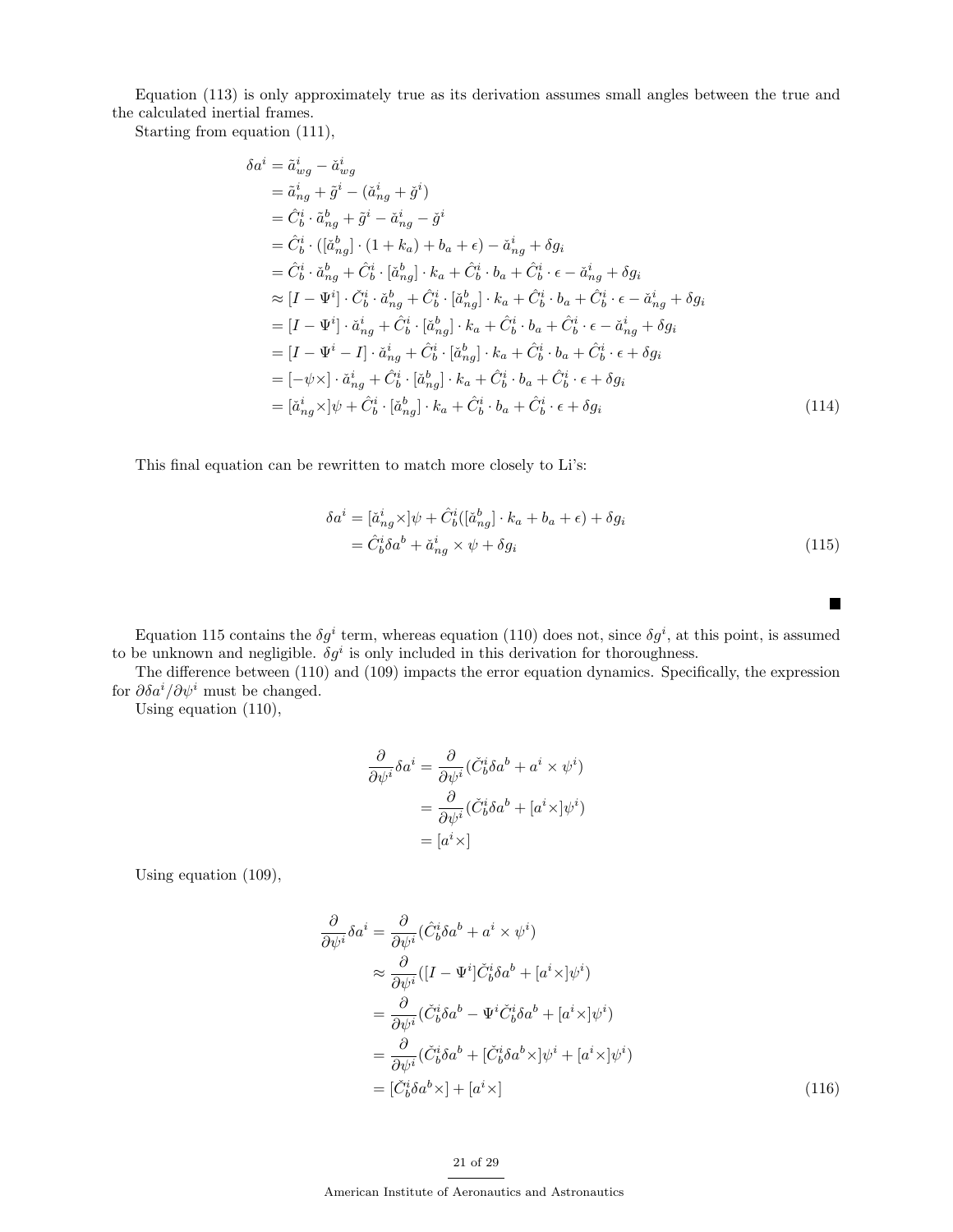## 2. Change in Gyroscope Error Model

The gyroscope error model provided in Jekeli as well as in Li is given as

$$
\delta\omega_{ib}^b = [\omega_{ib}^b] \cdot k_g + b_g + \epsilon \tag{117}
$$

where  $[\omega_{ib}^b] = diag\{\omega_{ib}^b\}$ , which implies

$$
\tilde{\omega}_{ib}^b = [\omega_{ib}^b] \cdot (1 + k_g) + b_g + \epsilon \tag{118}
$$

(Again, note that Li did not distinguish the true value with some notation, and it is assumed here that  $\omega$  denotes the true value)

When this model was implemented in the KF, the accelerometer bias and scale factor, as well as the gyroscope bias, were correctly recovered. However, the gyroscope scale factor never converged to its true value. Many changes were implemented in an attempt to fix this issue, such as tweaking the magnitudes of the initial covariance matrix's components corresponding to scale factors and biases, as well as running the program with various values for the Q and R matrices. None of these changes allowed the scale factor to be properly estimated. This is a topic for further investigation, as it is unknown what the issue here was. Possible causes are unobservability, truncation errors, or errors in the equations used to generate data.

The approach found to address this issue involved modifying the original error model and introducing the following:

$$
\delta\omega_{ib}^b = [t - t_0] \cdot dr + b_g + \epsilon \tag{119}
$$

where  $[t - t_0] = (t - t_0) \cdot I_{3 \times 3}$ . This can be restated as

$$
\tilde{\omega}_{ib}^b = \tilde{\omega}_{ib}^b + [t - t_0] \cdot dr + b_g + \epsilon \tag{120}
$$

In other words, the scale factor was removed and replaced with a drift rate, dr. This change, together with the one mentioned in section 1, altered the KF error equations in the following manner:

$$
\frac{d}{dt} \begin{pmatrix} \delta x^{i} \\ \delta \dot{x}^{i} \\ \psi^{i} \\ \delta u \\ h_{a} \\ h_{c} \\ dr \end{pmatrix} = \begin{pmatrix} 0 & I & 0 & 0 & 0 & 0 & 0 & 0 \\ \Gamma^{i} & 0 & [\check{C}_{b}^{i} \delta a^{b} \times ] + [\check{a}_{ng}^{i} \times ] & \hat{C}_{b}^{i} & 0 & \hat{C}_{b}^{i} \cdot [\check{a}_{ng}^{b} ] & 0 \\ 0 & 0 & 0 & 0 & -\check{C}_{b}^{i} & 0 & -\check{C}_{b}^{i} [t - t_{0} ] \\ 0 & 0 & 0 & 0 & 0 & 0 & 0 & 0 \\ 0 & 0 & 0 & 0 & 0 & 0 & 0 & 0 \\ 0 & 0 & 0 & 0 & 0 & 0 & 0 & 0 \\ 0 & 0 & 0 & 0 & 0 & 0 & 0 & 0 \end{pmatrix} \cdot \begin{pmatrix} \delta x^{i} \\ \delta x^{i} \\ \delta u \\ h_{a} \\ h_{a} \\ h_{c} \\ h_{d} \end{pmatrix}
$$
\n
$$
+ \begin{pmatrix} I & 0 & 0 & 0 & 0 & 0 & 0 & 0 \\ 0 & \hat{C}_{b}^{i} & 0 & 0 & 0 & 0 & 0 \\ 0 & 0 & -\check{C}_{b}^{i} & 0 & 0 & 0 & 0 & 0 \\ 0 & 0 & -\check{C}_{b}^{i} & 0 & 0 & 0 & 0 & 0 \\ 0 & 0 & 0 & 0 & 0 & 0 & 0 & 0 \end{pmatrix} \cdot \begin{pmatrix} \epsilon_{1} \\ \epsilon_{2} \\ \epsilon_{3} \\ \epsilon_{4} \\ \epsilon_{5} \\ \epsilon_{6} \\ \epsilon_{7} \\ \epsilon_{8} \\ \epsilon_{9} \\ \epsilon_{9} \\ \epsilon_{1} \\ \epsilon_{1} \\ \epsilon_{2} \\ \epsilon_{3} \\ \epsilon_{4} \\ \epsilon_{5} \\ \epsilon_{6} \\ \epsilon_{7} \end{pmatrix}
$$
\n(121)

The second line of equation (121) follows directly from (114). The third line can be derived from

$$
\dot{\Psi}^i = -\check{C}_b^i \delta \omega \tag{122}
$$

Note, this equation appears in Jekeli and Li as

$$
\dot{\Psi}^i = -C_b^i \delta \omega \tag{123}
$$

where the lack of a sub- or super-script here denotes the true value. Hence,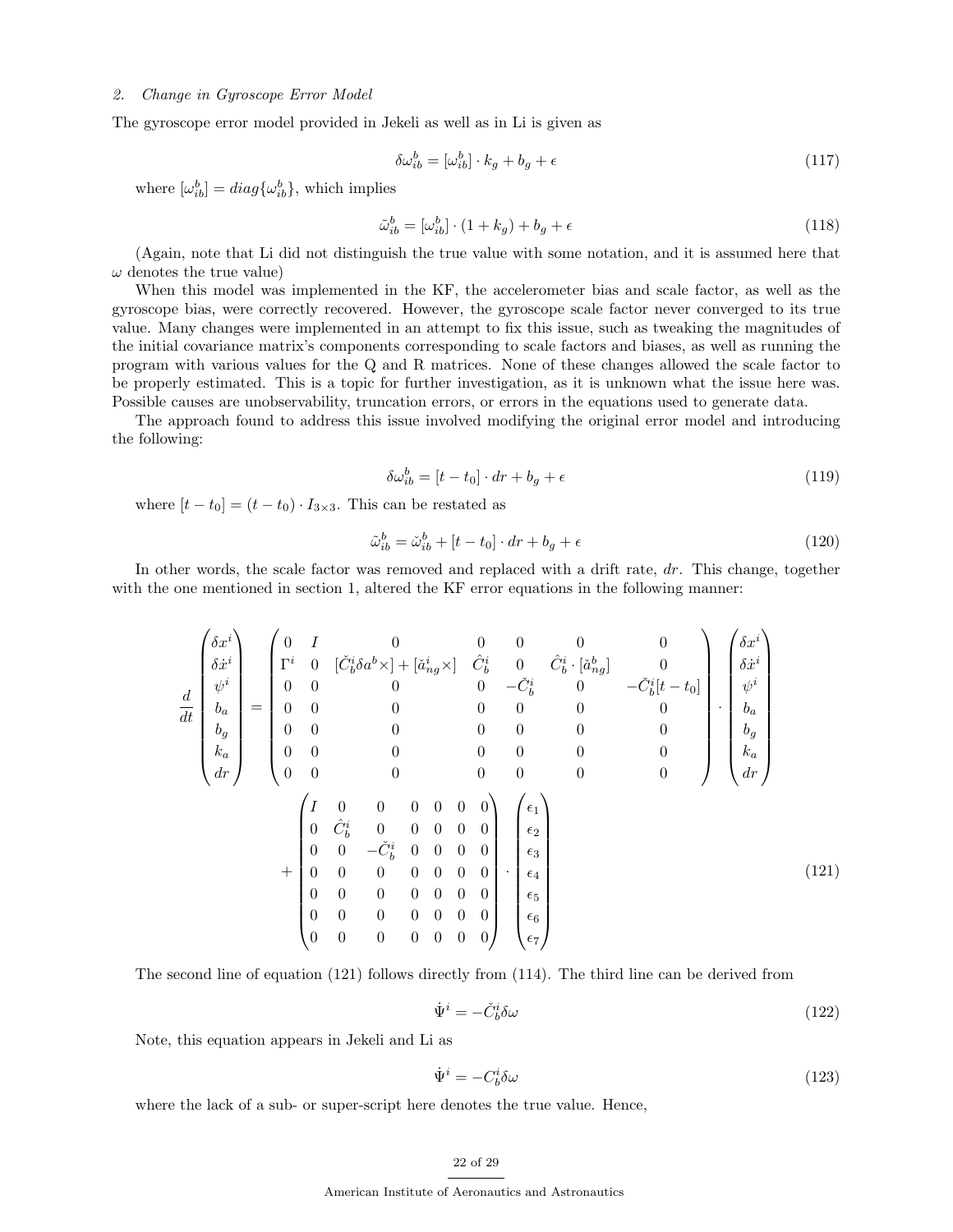$$
\begin{split} \dot{\Psi}^i &= -\check{C}_b^i (dr \cdot (t - t_0) + b_g + \epsilon) \\ &= -\check{C}_b^i \cdot dr \cdot (t - t_0) - \check{C}_b^i \cdot b_g - \check{C}_b^i \cdot \epsilon \end{split} \tag{124}
$$

which can be used to verify the third line of  $(121)$ . The fourth through seventh lines all follow from the assumption that  $b_a, b_q, k_a$ , and dr are constants.

The corresponding error equations found in Li's dissertation are provided here to make the alterations more apparent:

$$
\frac{d}{dt} \begin{pmatrix} \delta x^i \\ \delta \dot{x}^i \\ \psi^i \\ \delta a \\ h_a \\ k_a \\ k_g \end{pmatrix} = \begin{pmatrix} 0 & I & 0 & 0 & 0 & 0 & 0 & 0 \\ \Gamma^i & 0 & [a^i \times ] & C_b^i & 0 & C_b^i \cdot [\tilde{a}^b] & 0 \\ 0 & 0 & 0 & 0 & -C_b^i & 0 & -C_b^i \cdot [\omega_{ib}^b] \\ 0 & 0 & 0 & 0 & 0 & 0 & 0 & 0 \\ 0 & 0 & 0 & 0 & 0 & 0 & 0 & 0 \\ 0 & 0 & 0 & 0 & 0 & 0 & 0 & 0 \\ 0 & 0 & 0 & 0 & 0 & 0 & 0 & 0 \\ 0 & C_b^i & 0 & 0 & 0 & 0 & 0 & 0 \\ 0 & C_b^i & 0 & 0 & 0 & 0 & 0 & 0 \\ 0 & 0 & -C_b^i & 0 & 0 & 0 & 0 & 0 \\ 0 & 0 & 0 & I & 0 & 0 & 0 & 0 \\ 0 & 0 & 0 & 0 & 0 & 0 & 0 & 0 \end{pmatrix} \begin{pmatrix} \epsilon_1 \\ \epsilon_2 \\ \epsilon_3 \\ \epsilon_4 \\ \epsilon_5 \\ \epsilon_6 \\ \epsilon_7 \end{pmatrix}
$$
 (125)

## IV. Results

When put together as described above, with data generated using the values for noise found in table 2 and the values for biases, scale factors, and drift rate found in table 3, the KF is able to accurately estimate the parameters used to generate the sensed data, as demonstrated in the figures 4 and 5. Notice how the estimates start to diverge slightly after the 12 second mark; this is believed to be due to the violation of the small angle assumption, which is addressed more in-depth in the Further Research section. Table 3 provides a more precise look at the final estimated values in comparison to the true values.

Table 3. Estimated Parameters versus True Values

| Parameter | Final Estimate | True Value | Error                  |
|-----------|----------------|------------|------------------------|
| $b_a(1)$  | 0.0004         | 0.0010     | $6.304\times10^{-3}$   |
| $b_a(2)$  | 0.0032         | 0.0030     | $2.477 \times 10^{-4}$ |
| $b_a(3)$  | 0.0057         | 0.0050     | $6.891\times10^{-4}$   |
| $b_q(1)$  | 0.0009         | 0.0010     | $1 \times 10^{-4}$     |
| $b_q(2)$  | 0.0056         | 0.0040     | $1.6 \times 10^{-3}$   |
| $b_q(3)$  | $-0.0063$      | $-0.0060$  | $3 \times 10^{-4}$     |
| $k_a(1)$  | $-0.0053$      | $-0.0030$  | $2.3 \times 10^{-3}$   |
| $k_a(2)$  | 0.0055         | 0.0070     | $1.5 \times 10^{-3}$   |
| $k_a(3)$  | $-0.0030$      | $-0.0020$  | $1.0\times10^{-3}$     |
| dr(1)     | 0.0008         | 0.0008     | $3.17 \times 10^{-5}$  |
| dr(2)     | $-0.0013$      | $-0.0009$  | $3.602\times10^{-4}$   |
| dr(3)     | 0.0004         | 0.0002     | $2.088\times10^{-4}$   |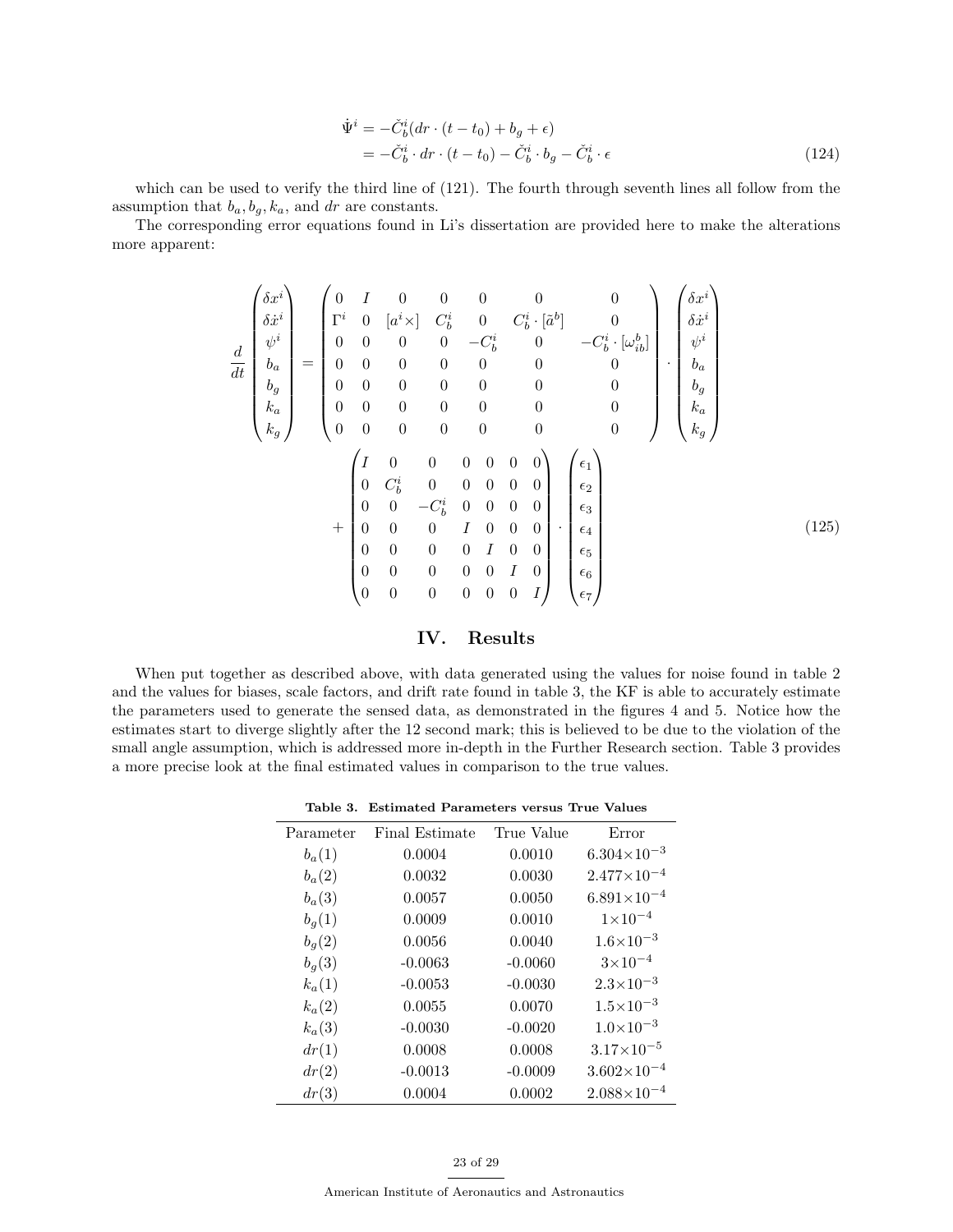

Figure 4. KF estimates of  $b_a$  and  $k_a$  compared against their true values

After estimating the parameters, an estimate of the true body-frame accelerations can be made using

$$
\check{a}^{b}(i) = (\hat{a}^{b}(i) - b_{a}(i)) / (1 + k_{a}(i)) , \quad i = 1, 2, 3
$$
\n(126)

The accuracy of the corrected accelerations can then be compared with with the accuracy of the original measurements in order to determine the overall benefit of the KF. Figure 6 compares the errors between the measured and true accelerations with the error between the KF-corrected and the true accelerations, showing the norm of the error has been reduced from around  $12\times10^{-3}$  to  $4\times10^{-3}$   $m/s^2$  ( $\sim 4$  mGal), a reduction in error of approximately 65%.

While not quite at the accuracy level required for the more sensitive applications of gravimetry, such as subsurface resource exploration, the reduction in error is significant. More importantly, the results presented confirm the efficacy of the alterations to existing methodology. The changes made to the error dynamics equations, along with the analytical solution to the quaternion integration problem, constitute reliable and validated innovations.

The next step to be taken is to apply this research to gravity estimation, either by incorporating the gravitational disturbance,  $\delta g$ , into the KF's state vector, or by subtracting the sensed accelerations from the accelerations obtained by finite-differencing the GPS data. These topics, along with a number of additional improvements to the algorithm presented in this paper, are discussed in section VI.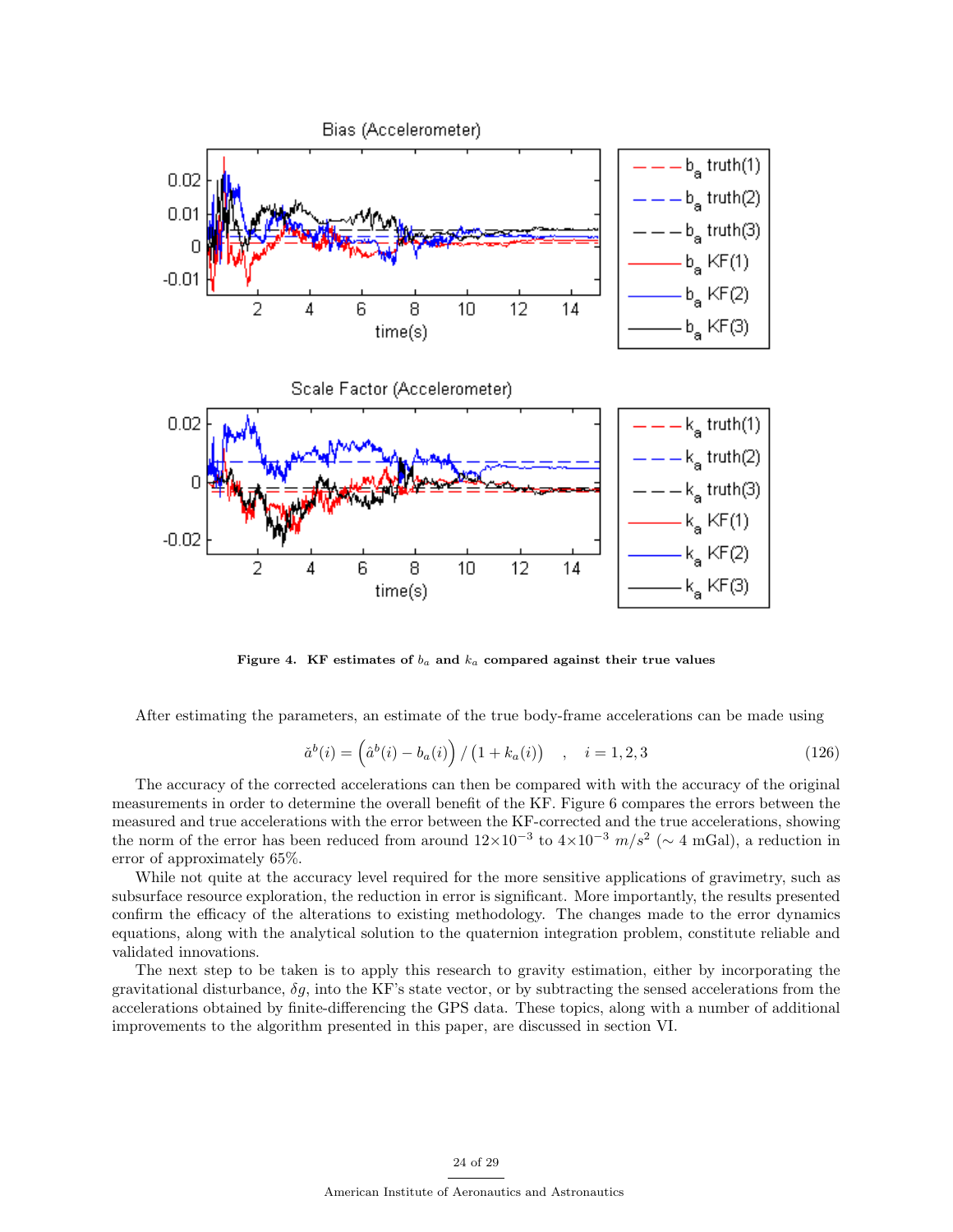

Figure 5. KF estimates of  $b_g$  and dr compared against their true values

## V. Conclusion

This paper outlines a method for the estimation of the various error sources inherent in accelerometers and gyroscopes. Several innovations and refinements were made to the existing methodology behind strapdown gravimetry, such as the replacement of numerical approximations to the quaternion integration problem with an analytical solution, as well as significant changes to the error dynamics equations implemented in the Kalman Filter. The algorithm outlined in this paper demonstrated its ability to reduce the error in an accelerometer from around 12 mGal to 4 mGal, a reduction of around 65%. The success of this methodology warrants further research into the application of this work to the field of gravity estimation.

# VI. Further Research

## A. Model Improvements

The current model is relatively basic and has made a number of simplifying assumptions. Research that builds off of this work could possibly increase the precision of the KF by removing those assumptions and introducing more realistic models.

### 1. Small Angle Assumption

The derivation of the error equation dynamics found in (114) relies on the small angle assumption, as stated in (113). The substitution of  $[I - \Psi^i] \cdot C_b^i$  in for  $\hat{C}_b^i$  is only approximately true.  $[I - \Psi^i]$  is used to approximate the transformation from the true inertial frame (call this  $i$ -true) to the inertial frame calculated using sensed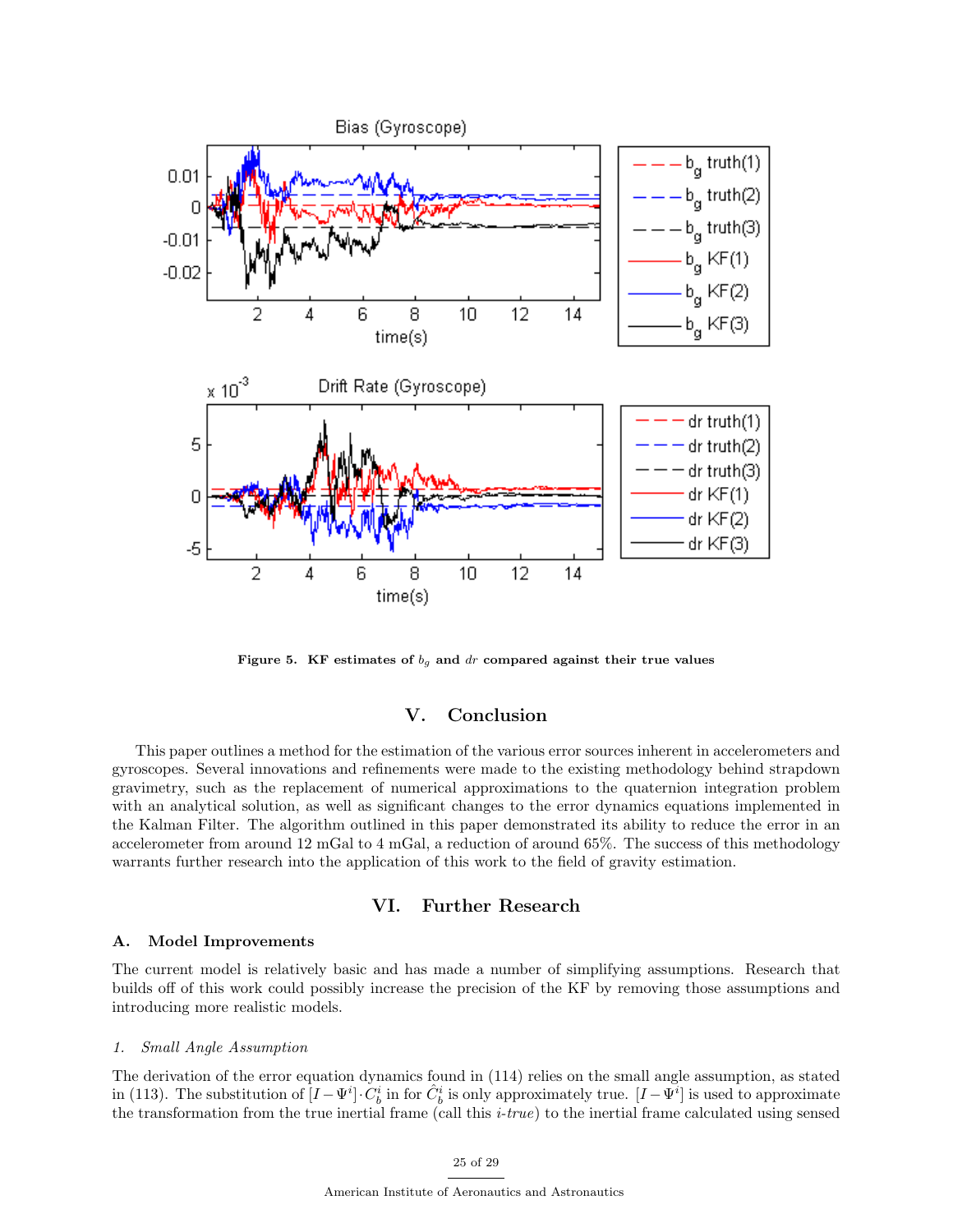

Figure 6. KF estimates of  $b_a$  and  $k_a$  compared against their true values

data (call this  $i$ -false). This can be seen more clearly by writing

$$
\hat{C}_b^i = C_b^{i-false} \n= C_{i-true}^{i-false} \cdot C_b^{i-true} \n= C_{i-true}^{i-false} \cdot \check{C}_b^i \n\approx [I - \Psi^i] \cdot \check{C}_b^i
$$
\n(127)

where  $\Psi^i = [\psi^i \times], \psi^i$  being the orientation error between the *i-true* and *i-false*. The derivation of the approximation can be found in equations (1.22) through (1.24) on page 13 of Jekeli's text.

Due to integration and modeling errors, the calculated inertial frame will steadily diverge from the true inertial frame, especially given the presence of a drift rate in the gyroscopes. Eventually, the angles will grow large enough to make the error dynamics no longer hold true.

Removing the small angle assumption would have multiple benefits. The first is that the KF could be run for longer flights without the the error dynamics falling apart. More importantly, removing the approximation makes the model more accurate and increases the precision of the KF's estimates. Removing the small angle assumption makes the error dynamics equations slightly more messy, but with precision being such a driving factor, it seems worth the trouble. This solution was explored by the author but was not implemented in the main project due to time constraints. A code detailing the process is left for others to potentially build upon.

## 2. GPS Error Model

The simulation described in this paper treats GPS as a near-perfect measurement of position and velocity. Of course, GPS is subject to its own host of error sources, such as clock error, ionospheric effects, and multi-path distortions. If desired, these parameters could be added to the KF's error states and estimated, provided that the appropriate changes are made in the error dynamics equations.

#### 3. Alignment Error

Another simplifying assumption made was that alignment error was treated as perfectly zero. It would be interesting to see what level of alignment precision would be needed in order to estimate the error parameters to a certain desired accuracy.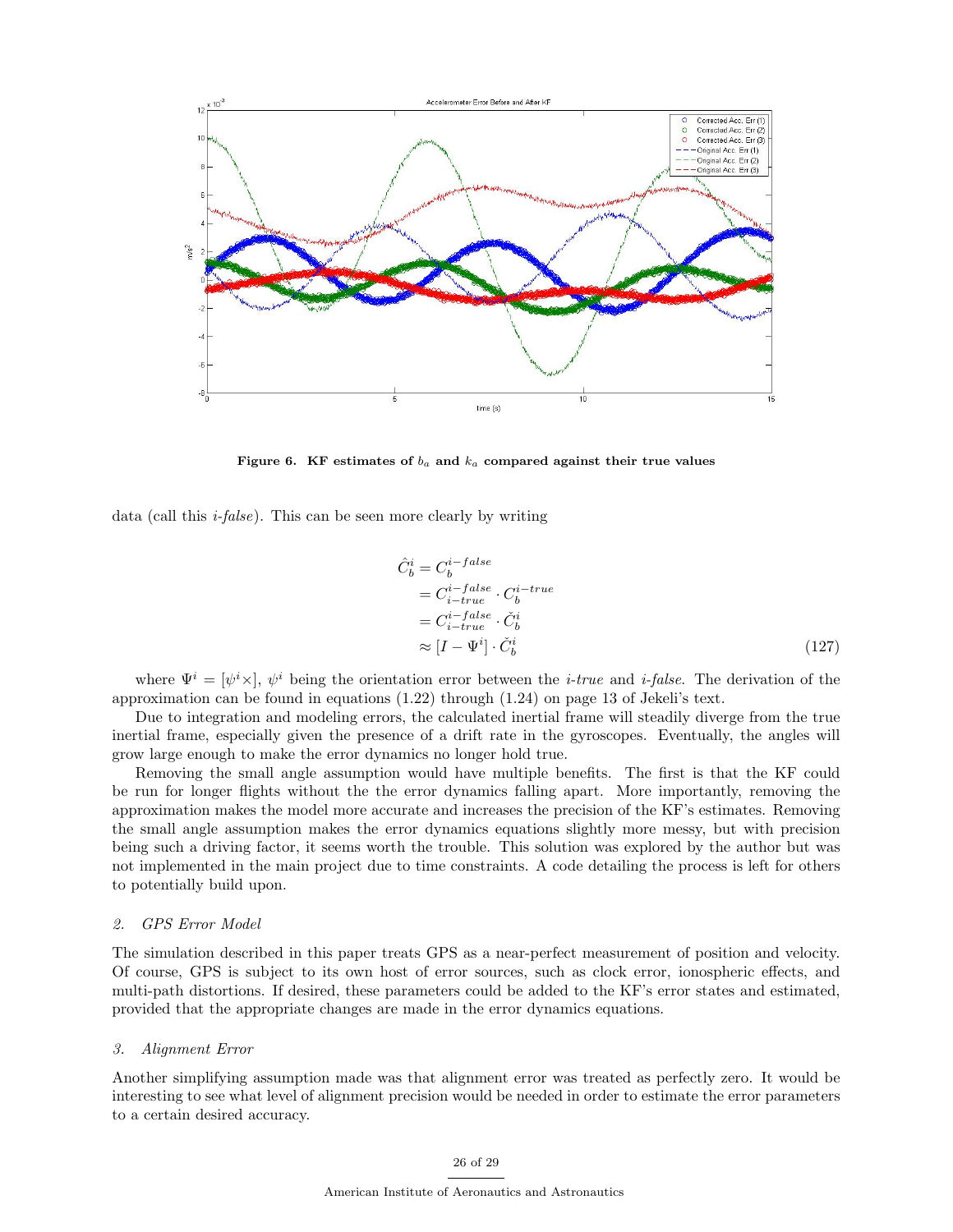## 4. Thermal Effects

Thermal effects were completely ignored in this simulation. The author recognizes that thermal considerations have a dramatic impact on the performance of the IMU. However, this is a topic beyond the scope of the current study, and thus all sensors were assumed to be operating at a nominal room temperature.

#### 5. Bias and Scale Factor Modeling

The data simulation code described in this paper treats biases and scale factors as constants. While this is a fine approximation for short simulations, if this study were to be expanded to hour long flights, it may be more appropriate to include a random walk component, as in

$$
b(t) = b + \mu(t) \tag{128}
$$

where b is a constant, and  $\mu(t)$  is a random variable of known variance.

#### 6. Gravity Estimation

The algorithm presented here lends itself to the pursuit of high accuracy gravity estimates. One method for doing so would be to simulate slight disturbances to the gravity vector, then attempt to recover those perturbations by adding the  $\delta q$  term to the KF's state vector, similar to how bias and scale factor were recovered. However, care must be taken to set up the equations such all elements of the state vector remain observable. Also, the error dynamics used in the KF will be dependent upon the method used to simulate true gravity. For example, gravity modeled as a constant vector always pointing towards the center of the Earth would have different partials with respect to the other elements of the state vector, such as orientation error, compared to gravity modeled as a function of inertial position.

# Appendix

## Corrections

The following are various small, but important, corrections to the equations of Jekeli and Li found during the course of this study.

#### Correction 1

Equation  $(2.5.5)$  in Li is given as

$$
\hat{v}_l^i = \hat{v}_{l-2}^i + \frac{1}{6} (\hat{C}_b^i (l-2)(3\delta v_{l-1}^b - \delta v_l^b) \n+ 4\hat{C}_b^i (l-1)(\delta v_{l-1}^b + \delta v_l^b) \hat{C}_b^i (l)(3\delta v_l^b - \delta v_{l-1}^b)) \n+ \hat{f}(x^i, C_i^n, \Omega_{ie}^i, g^i)_{t=t_{l-2}} \Delta t
$$
\n(129)

A " + " is missing before the last  $C_b^i$  and should instead be

$$
\hat{v}_l^i = \hat{v}_{l-2}^i + \frac{1}{6} (\hat{C}_b^i (l-2)(3\delta v_{l-1}^b - \delta v_l^b) \n+ 4\hat{C}_b^i (l-1)(\delta v_{l-1}^b + \delta v_l^b) + \hat{C}_b^i (l)(3\delta v_l^b - \delta v_{l-1}^b)) \n+ \hat{f}(x^i, C_i^n, \Omega_{ie}^i, g^i)_{t=t_{l-2}} \Delta t
$$
\n(130)

Correction 2

Equation (3.2.4) in Li is given as

$$
\Psi^i = -C_b^i \delta \omega_{ib}^i \tag{131}
$$

#### 27 of 29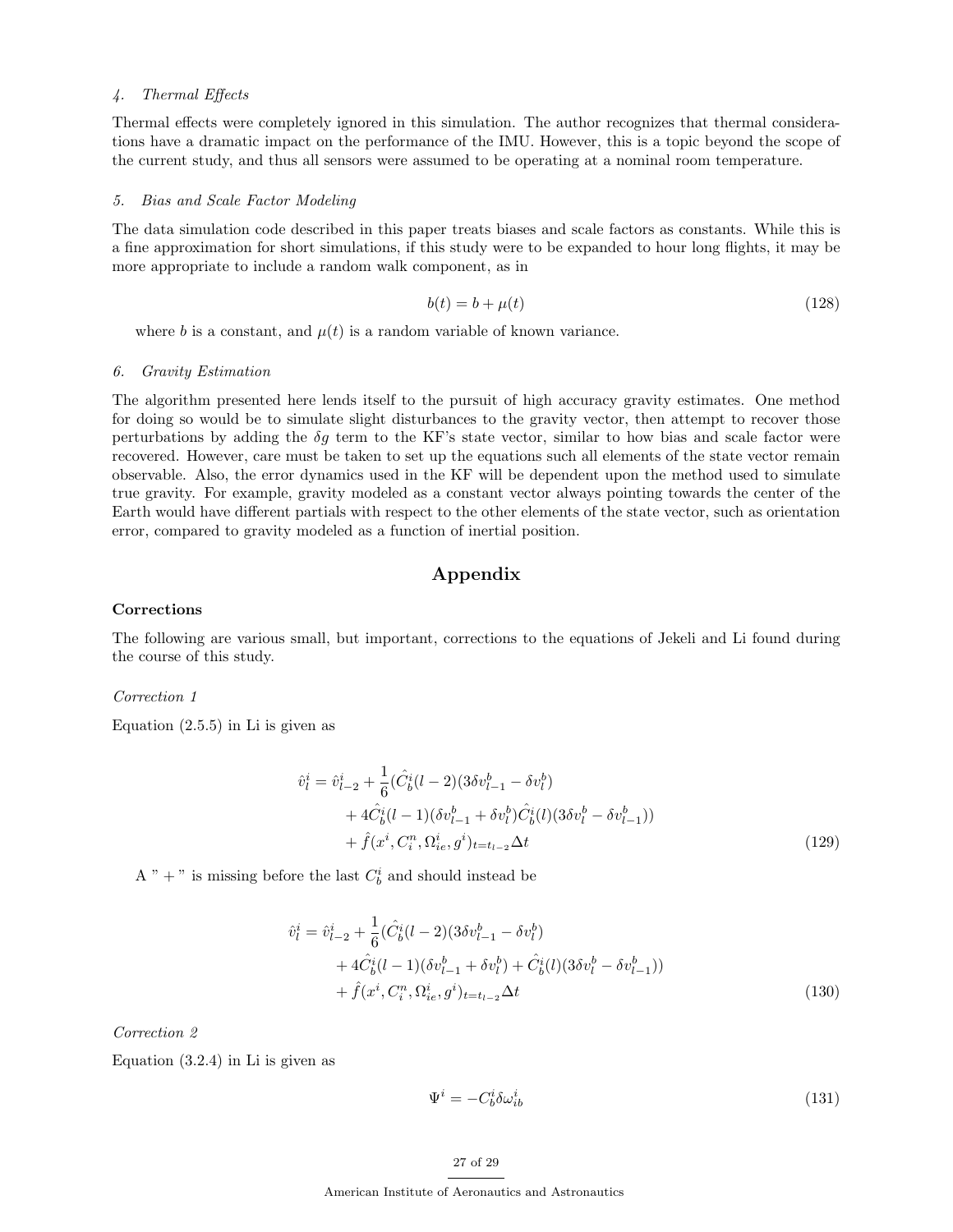The  $\Psi$  is missing its dot. The equation should read

$$
\dot{\Psi}^i = -C_b^i \delta \omega_{ib}^i \tag{132}
$$

Li then substitutes equation (131) into

$$
\frac{d}{dt}\delta\dot{x}^i = \Gamma^i \delta x^i + C_b^i \delta a^b + a^i \times \Psi^i + \delta g^i \tag{133}
$$

giving

$$
\frac{d}{dt}\delta\dot{x}^i = \Gamma^i \delta x^i + C_b^i \delta a^b - a^i \times C_b^i \delta \omega_{ib}^i + \delta g^i \tag{134}
$$

Luckily, equations (131) and (134) are not referenced in the rest of Li's dissertation, and the suspected typo does not propagate any further.

## Correction 3

On page 119 of Jekeli's text, equation (4.45) is given as

$$
\omega(t) = \omega_{l-2} + \dot{\omega}_{l-2}(t - t_{l-2}) + O(\Delta t^2), \qquad |t - t_{l-2}| \le \Delta t \tag{135}
$$

Jekeli intends to apply this approximation only on the interval from  $t_{l-2}$  to  $t_l$ , and not from  $t_{l-4}$  to  $t_l$ , hence the equation should read:

$$
\omega(t) = \omega_{l-2} + \dot{\omega}_{l-2}(t - t_{l-2}) + O(\Delta t^2), \qquad t \in [t_{l-2}, t_l]
$$
\n(136)

#### Example: Numerical Issue due to Small Numbers

Consider the expression

$$
f(x) = \frac{x}{1+x-1}
$$
 (137)

Analytically, this expression is well-defined for all values of x that are non-zero. Only if x is precisely zero we have a problem, and  $f(0)$  is not defined. But for  $x \neq 0$  the result is always the same,  $f(x) = 1$ , no matter how close x is to the singularity  $x = 0$ . In summary

$$
f(x) = \begin{cases} 1 & \text{for } x \neq 0 \\ \text{undefined} & \text{for } x = 0 \end{cases}
$$
 (138)

Numerically, however, the situation is very different in the neighborhood of the singularity  $x = 0$  due to numerical cancellation. If  $f(x)$  is evaluated according to  $f(x) = \frac{x}{(1+x)-1}$ , i.e. if the order of operations of  $f(x)$  is programmed as

$$
\text{evaluation method 2:} \begin{cases} \text{step 1:} & a = 1 + x \\ \text{step 2:} & num = x \\ \text{step 3:} & denom = a - 1 \\ \text{step 4:} & f = num/denom \end{cases} \tag{139}
$$

the numerical result goes very wrong in the neighborhood of  $x = 0$ . Note that, for small positive numbers x, the sequence of the numerical operations of lines 1 and 3 in the evaluation method 2 does not reproduce  $x$ precisely, as it would if calculations were performed analytically. Since the computer stores only 16 digits, all digits of the intermediate result a of line 1 smaller than  $10^{-16}$  are simply chopped off and deleted. That means, for  $x = 0.1234567890123456e - 13$ , we get  $a = 1.000000000000012$ . The evaluation of line 3 then yields denom=0.12e-13, and the numerical result for  $f(x)$  from line 4 is  $f = 0.1234567890123456e$  −  $13/0.12e - 13 = 1.02880657510288$ . Similarly, for  $x = 0.1234567890123456e - 14$ , the numerical result is  $f = 0.1234567890123456e - 14/0.1e - 14 = 1.234567890123456$ . And for  $x = 0.1234567890123456e - n$  with  $n > 14$ , the numerical result is  $f = 0.1234567890123456e - 14/0 = Inf.$